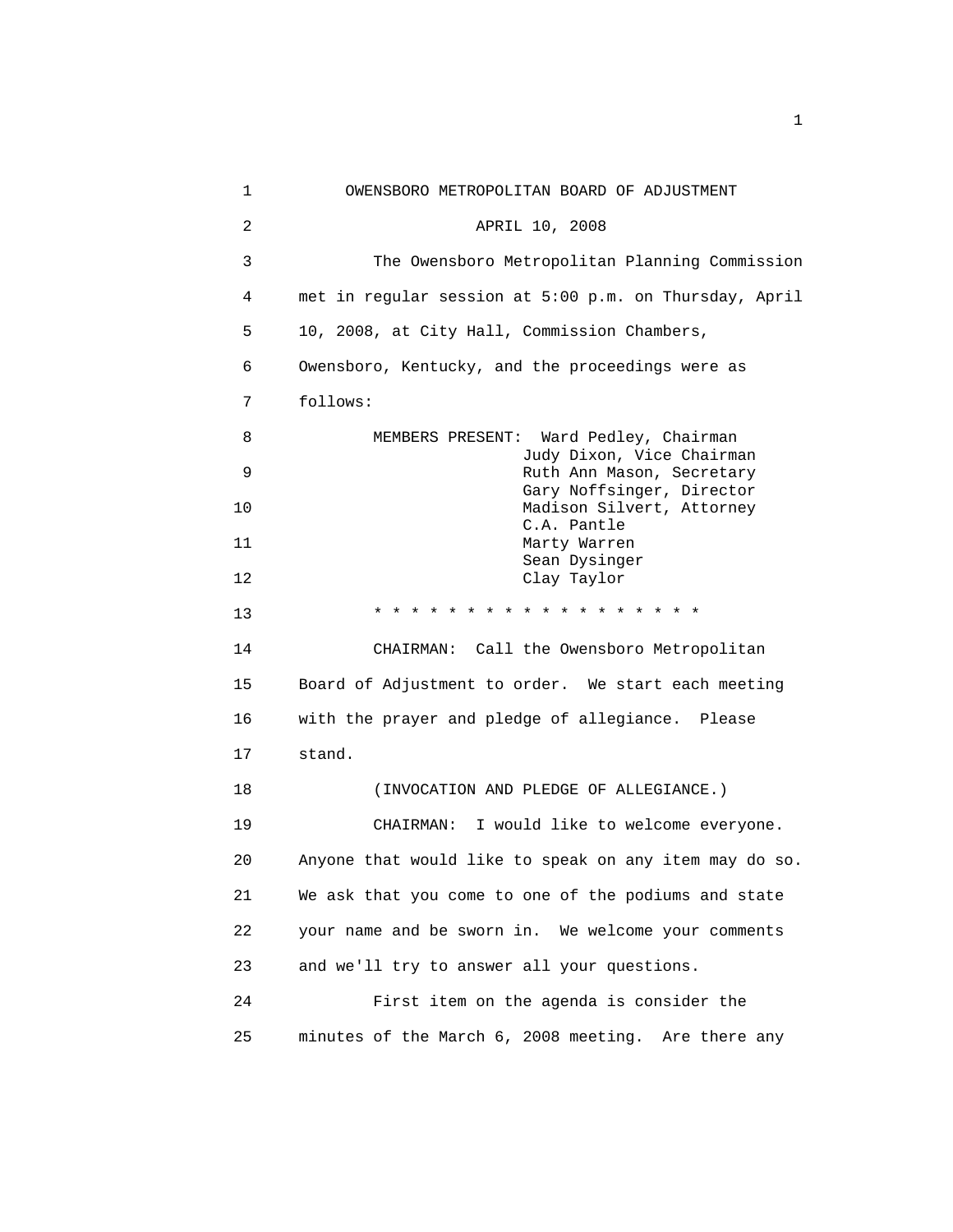```
 1 corrections or additions? 
 2 MR. NOFFSINGER: No, sir. 
 3 CHAIRMAN: Chair is ready for a motion. 
 4 MS. DIXON: Move to approve. 
 5 MS. MASON: Second. 
 6 CHAIRMAN: We have a motion and a second. All 
 7 in favor raise your right hand. 
 8 (ALL BOARD MEMBERS PRESENT RESPONDED AYE.) 
 9 CHAIRMAN: The minutes are approved. 
 10 Next item. 
 11 ---------------------------------------------- 
 12 CONDITIONAL USE PERMITS 
 13 ITEM 2 
 14 900 West Third Street, zoned P-1 
       Consider a request for a Conditional Use Permit to use 
 15 the property as an outdoor recreation area to include 
       a basketball court, a wooden gazebo area, a playground 
 16 area, and parking. 
       Reference: Zoning Ordinance, Article 8, 
 17 Section 8.2B4, Churches and 8.2K7, Major Outdoor 
       Recreational Area 
 18 Applicant: Atmos Energy Corp and Fourth Street 
       Baptist Church 
 19 
 20 MR. SILVERT: State your name, please. 
 21 MR. WILLIAMS: Zack Williams. 
 22 (ZACK WILLIAMS SWORN BY ATTORNEY.) 
 23 ZONING HISTORY 
 24 The subject property is zoned P-1, 
 25 Professional/Service and is a vacant lot.
```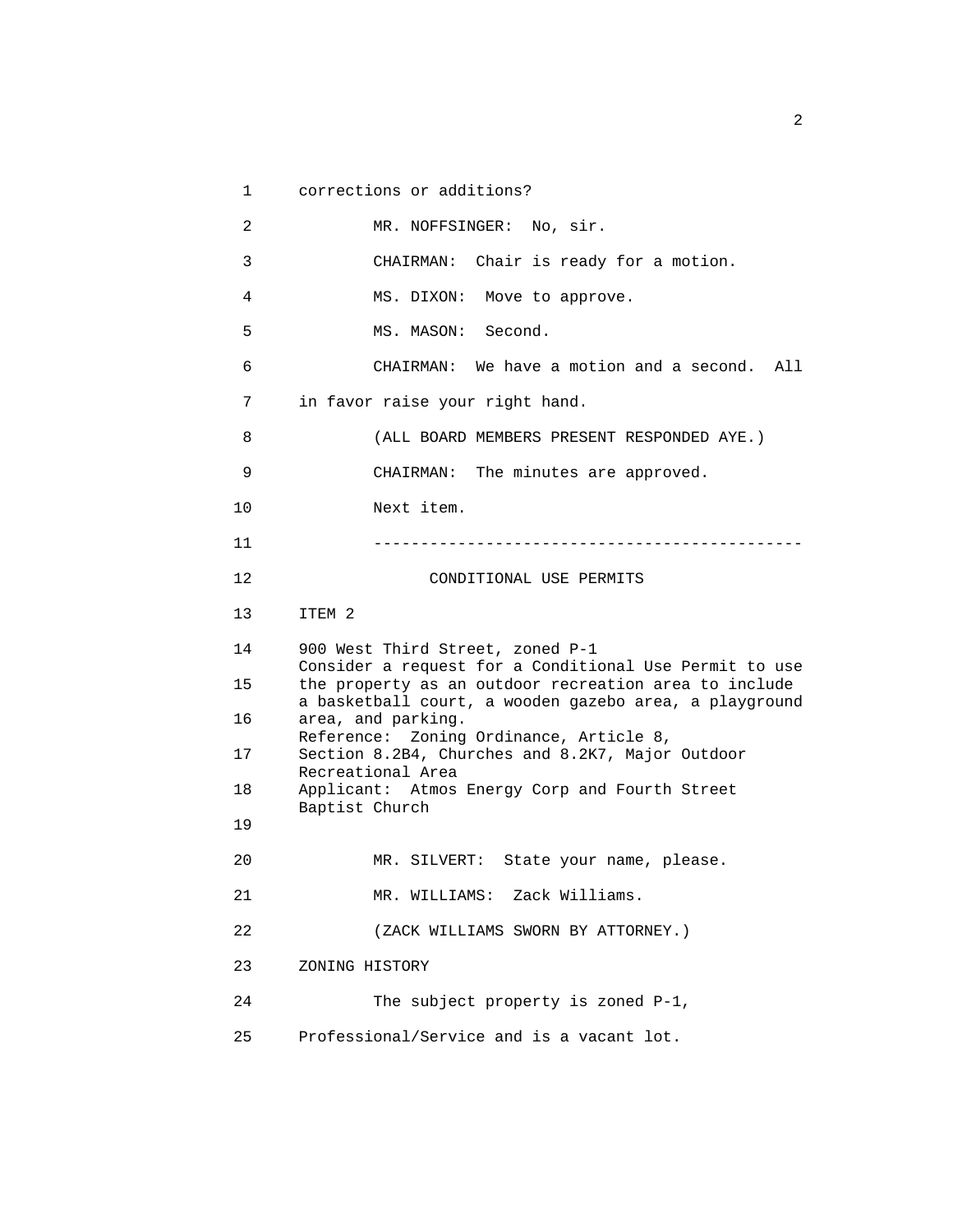1 LAND USES IN SURROUNDING AREA

 2 The subject property is located within a mixed 3 use area. Fourth Street Baptist Church owns the 4 adjacent property to the east on which the primary 5 church building is located. The properties to the 6 north are zoned I-1 Light Industrial and R-4DT, Inner 7 City Residential. The properties to the south are 8 also zoned R-4DT. The property to the west is zoned 9 B-4, General Business. 10 ZONING ORDINANCE REQUIREMENTS 11 1. Vehicular Use Area Screening is required 12 along parking area where adjacent to West Third 13 Street. 14 SPECIAL CONDITIONS 15 If the access gate on West Third Street is to 16 be for pedestrian access only, as depicted on the site 17 plan, the following must be accomplished: 18 1. Asphalt between West Third Street and the 19 proposed parking lot must be replaced with 20 landscaping. 21 2. Curb and gutter matching that in place 22 along West Third Street must be installed. 23 MR. WILLIAMS: I would like to enter the Staff 24 Report into the record as Exhibit A. 25 CHAIRMAN: Is anyone here representing the

 $\sim$  3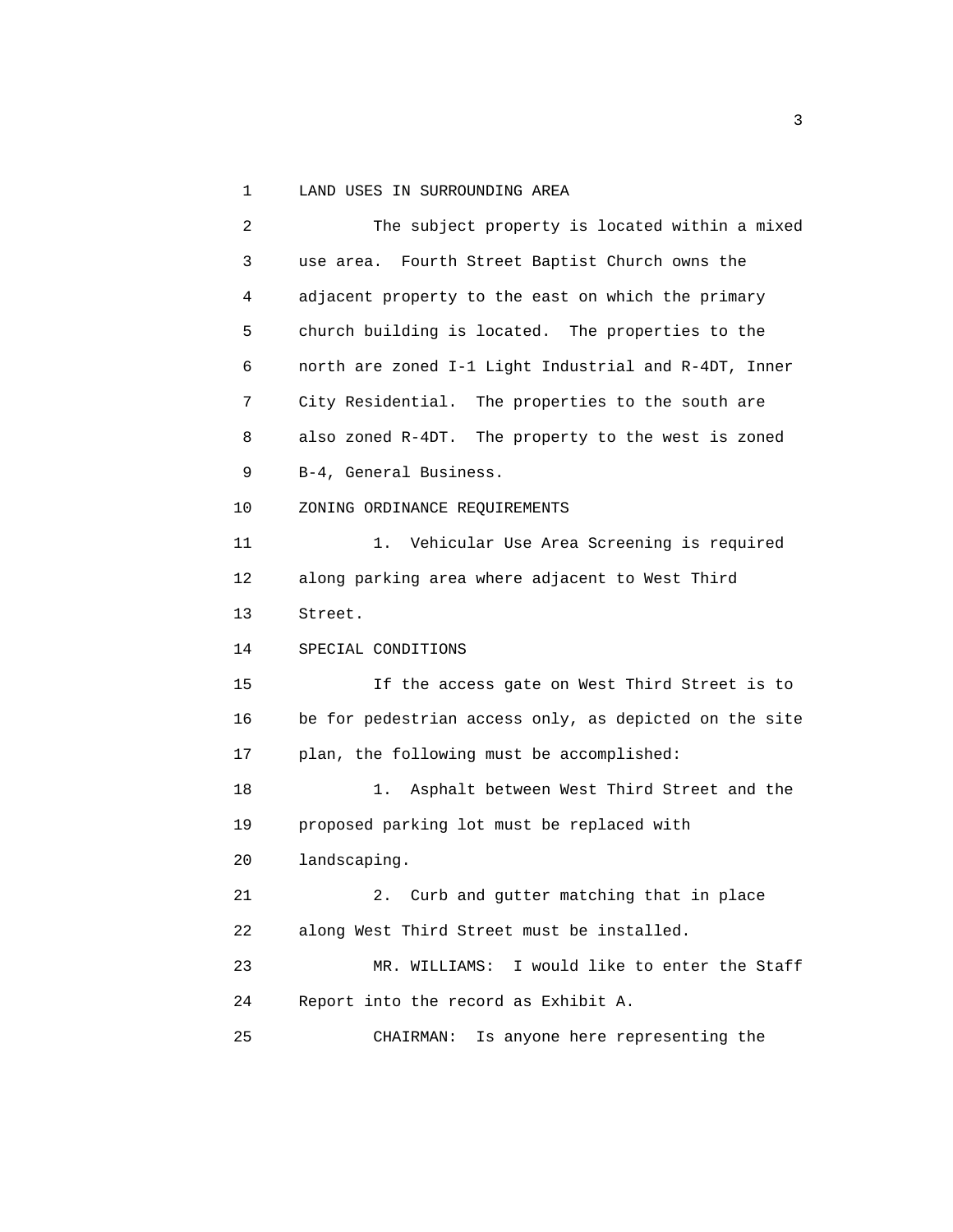1 applicant?

 2 APPLICANT REP: Yes. 3 CHAIRMAN: Is there anyone here that would 4 like to ask questions of the applicant or have any 5 comments to the board or ask questions of the board? 6 (NO RESPONSE) 7 CHAIRMAN: Anyone here in opposition of this? 8 (NO RESPONSE) 9 CHAIRMAN: Any board members have any 10 questions of the applicant? 11 (NO RESPONSE) 12 CHAIRMAN: Chair is ready for a motion. 13 MR. DYSINGER: Mr. Chairman, move to grant the 14 Conditional Use Permit given the following findings: 15 That the usage is compatible with the mixed 16 usage of the surround area. 17 Further, it will serve as an improvement to 18 the neighborhood with the following conditions: 19 Asphalt between West Third Street and the 20 proposed parking lot must be replaced with 21 landscaping. Further, curb and gutter matching that 22 in place along West Third Street must be installed. 23 CHAIRMAN: We have a motion by Mr. Dysinger. 24 Do we have a second? 25 MS. MASON: Second.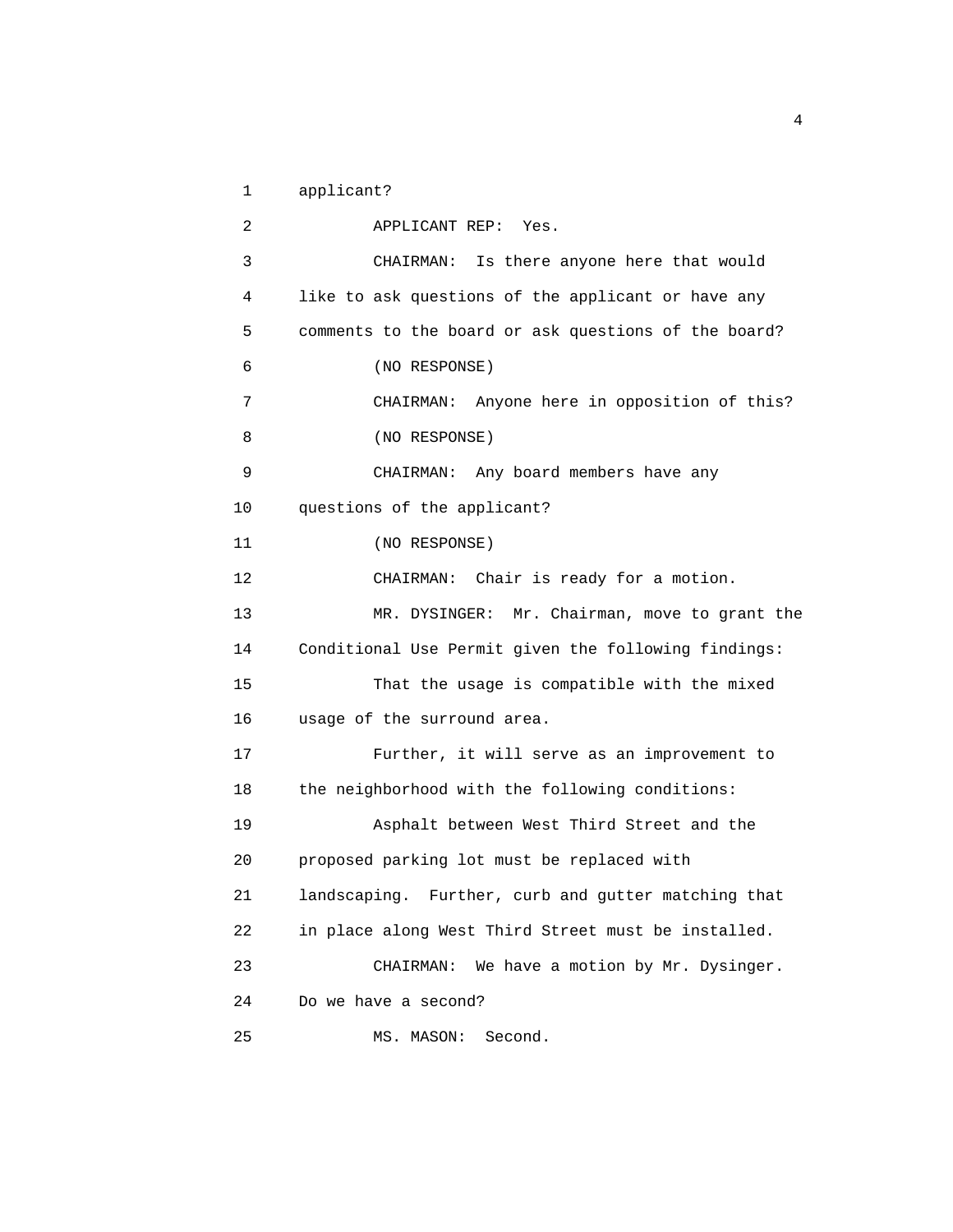1 CHAIRMAN: We have a second. Any comments or 2 questions on the motion. 3 (NO RESPONSE) 4 CHAIRMAN: All in favor raise your right hand. 5 (ALL BOARD MEMBERS PRESENT RESPONDED AYE.) 6 CHAIRMAN: Motion carries unanimous. 7 Next item. 8 ITEM 3 9 409 East 25th Street, zoned R-1C Consider a request for a Conditional Use Permit to 10 convert a residence into an Early Enrichment Center for toddlers, ages 18-42 months. The center will 11 provide age appropriate education and activities for no more than 12 children at a time and for periods not 12 to exceed 2 1/2 hours. Reference: Zoning Ordinance, Article 8, Section 8.2B3 13 Child Day-Care Centers. Applicant: Jennifer K. Brey and Jonathan Salcedo 14 15 ZONING HISTORY 16 The subject property is located at the 17 intersection of East 25th Street and Clay Street 18 between J.R. Miller and Veach Road. OMPC Records 19 indicate the property is zoned R-1C Single-Family 20 Residential. All adjoining properties are zoned R-1C, 21 and are residential in nature. 22 LAND USES IN SURROUNDING AREA 23 Between the subject property and J.R. Miller, 24 three other zonings exist: B-4 General Business, B-5 25 Business/Industrial and I-1 Light Industrial. The I-1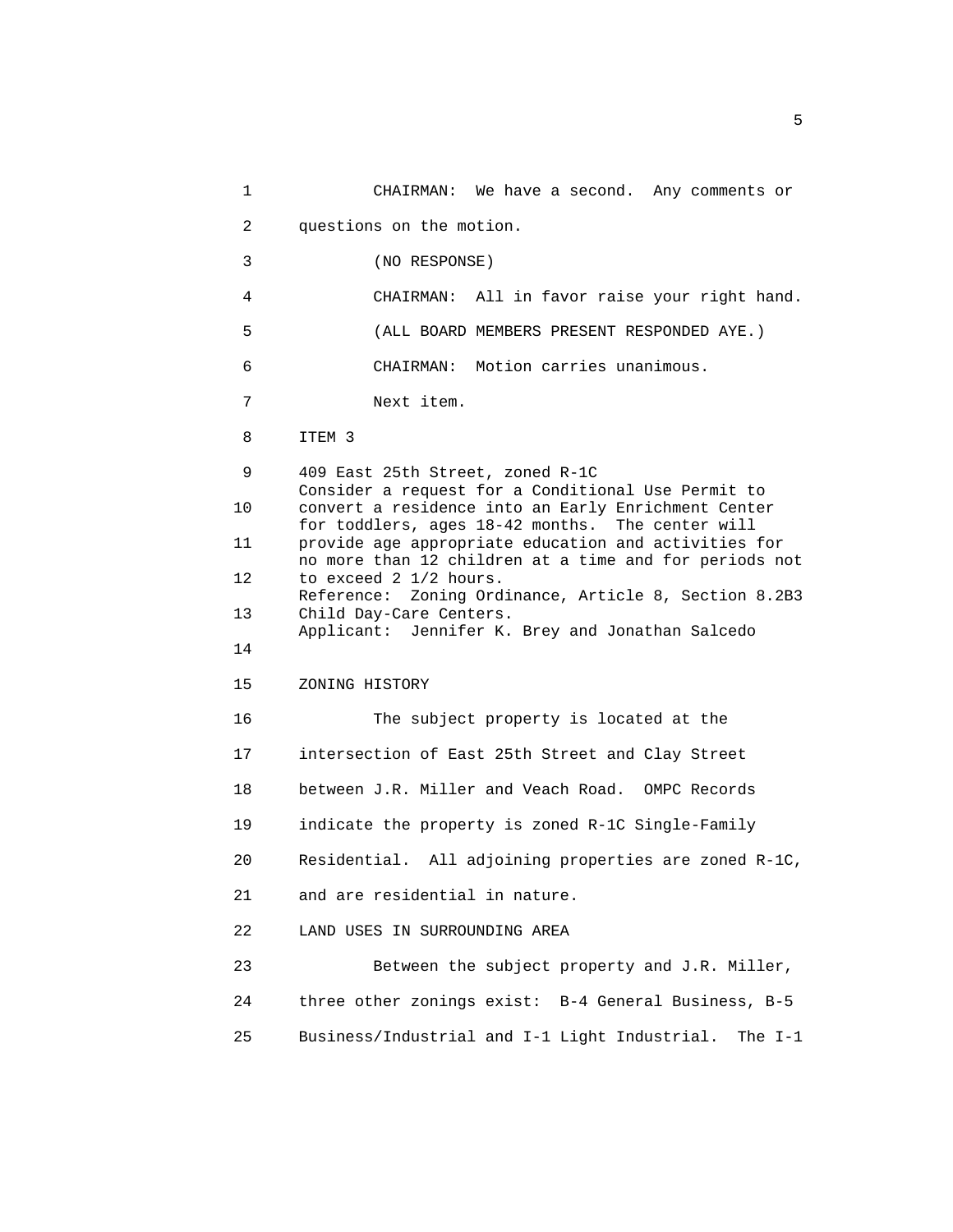1 and B-4 zonings North of 25th Street, predate the 2 adoption of the zoning ordinance and are in use by 3 Colonial Baking Company. The I-1 zoning to the south 4 of 25th Street has been used as a propane storage 5 facility. The property at the corner of East 25th 6 Street and J.R. Miller was re-zoned to B-4 in 1985 and 7 was again re-zoned to B-5 in February 2006. It is 8 used for car sales at this time. 9 ZONING ORDINANCE REQUIREMENTS 10 Parking requirements for the daycare according 11 to Article 13, Section 13.8B3 are two spaces plus one 12 per 10 child under care. The total parking 13 requirement for the Early Enrichment Center will be 14 four spaces which are provided according to the site 15 plan provided with the application. One parking space 16 must be ADA Van Accessible. 17 MR. WILLIAMS: I would like to enter the Staff 18 Report into the record as Exhibit B. 19 CHAIRMAN: Anyone here representing the 20 applicant? 21 MS. BREY: Yes. 22 CHAIRMAN: Anyone here have any questions or 23 comments of the applicant? 24 Step forward please to the podium. 25 MR. SILVERT: State your name, please.

 $\sim$  6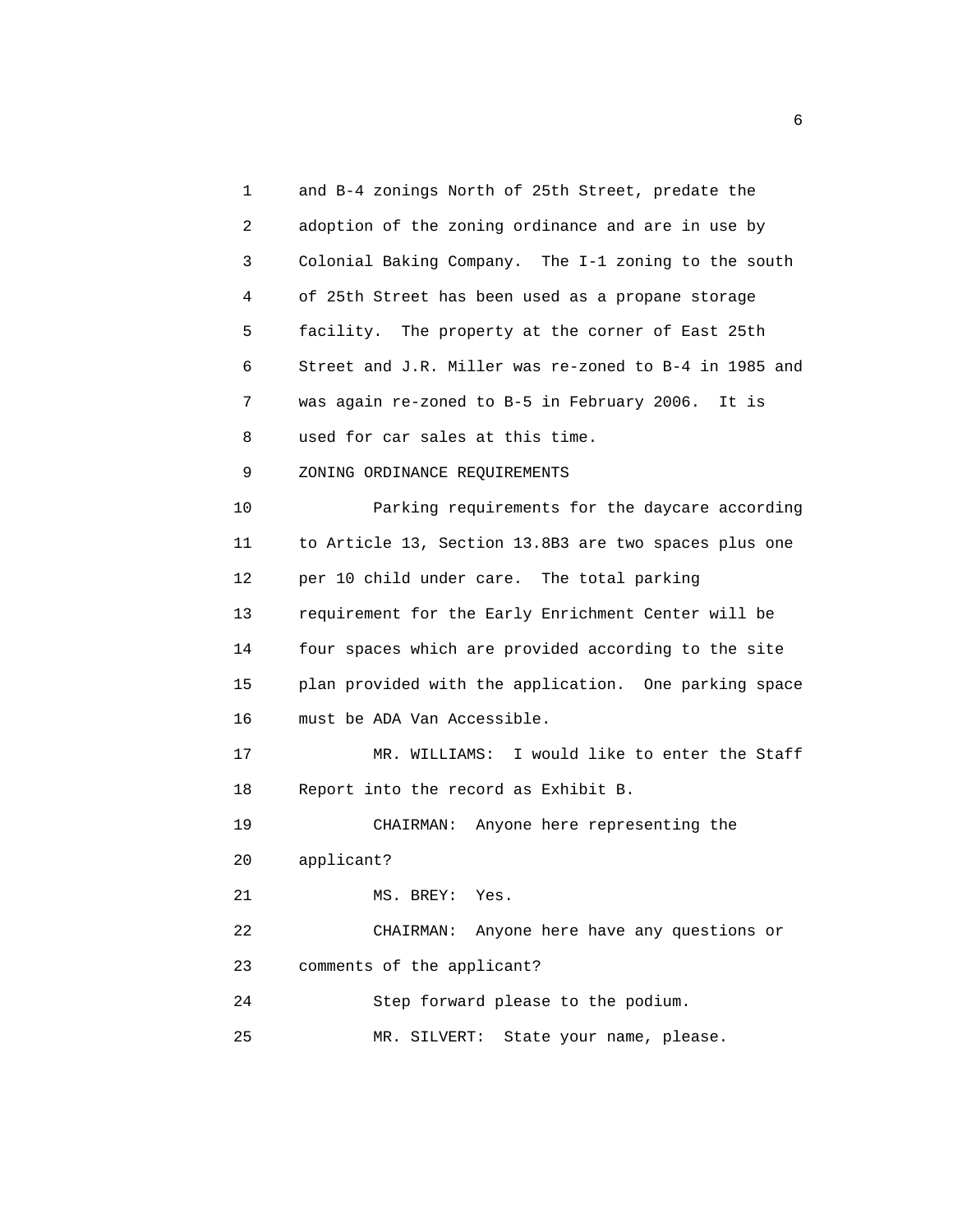1 MR. PAYNE: Tom Payne.

 2 (TOM PAYNE SWORN BY ATTORNEY.) 3 MR. PAYNE: I own the property next-door. 4 It's an investment property for me. Three years ago 5 it was falling down. It was in terrible shape. It 6 was a disgrace to Owensboro. I went in and fixed the 7 roof. Did some maintenance on the house and the whole 8 neighborhood there has turned around. The house that 9 they're talking about has been fixed up. One on the 10 other side of me has been fixed up. The neighborhood 11 is changing. 12 This is a setback. We should not allow this. 13 This is investment property and if you allow this to 14 happen then my investment will be gone. 15 CHAIRMAN: Anyone else have any questions or 16 comments? 17 (NO RESPONSE) 18 CHAIRMAN: Any board members have any 19 questions of the applicant? 20 (NO RESPONSE) 21 CHAIRMAN: Would you like to speak, please? 22 MS. BREY: Yes. 23 (MR. MARTY WARREN JOINS MEETING AT THIS TIME.) 24 MR. SILVERT: State your name, please. 25 MS. BREY: My name is Jennifer K. Brey.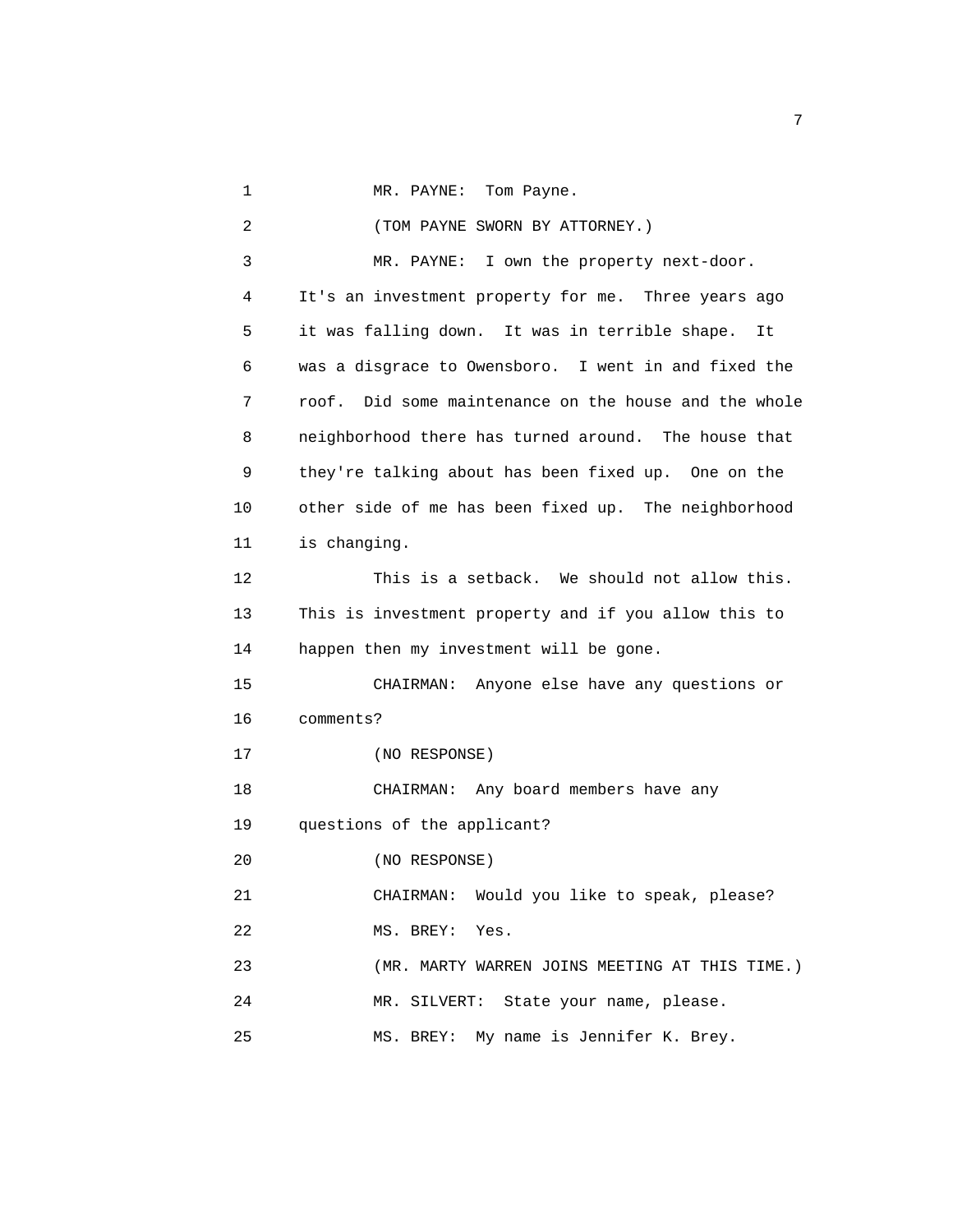1 (JENNIFER BREY SWORN BY ATTORNEY.) 2 MS. BREY: In utilizing this particular 3 property, I was looking for a central location for 4 something that we do not currently have here in 5 Owensboro, Daviess County, and that is an Early 6 Enrichment Center. I was looking for a location that 7 was centrally located for everyone, as well as a place 8 that was small and affordable.

 9 My husband and I are in the process of 10 purchasing this property. We plan to put in a lot of 11 landscaping. There will also be a fence that will be 12 six feet, a privacy fence that will be put up. You 13 can see that in the site plan drawing that you were 14 provided.

 15 Also we're starting out with six children at a 16 time. It will never exceed 12. I expect for it to be 17 something that will provide educational and enrichment 18 activities to children in this age range. I currently 19 teach preschool and feel that there is a need for this 20 in the community and feel like that this would be a 21 good location for such an enrichment center.

 22 MR. DYSINGER: Ma'am, what do you anticipate 23 being the hours of operation?

 24 MS. BREY: The sessions will exceed no longer 25 than two and a half hours. They will never begin

experience of the state of the state of the state of the state of the state of the state of the state of the s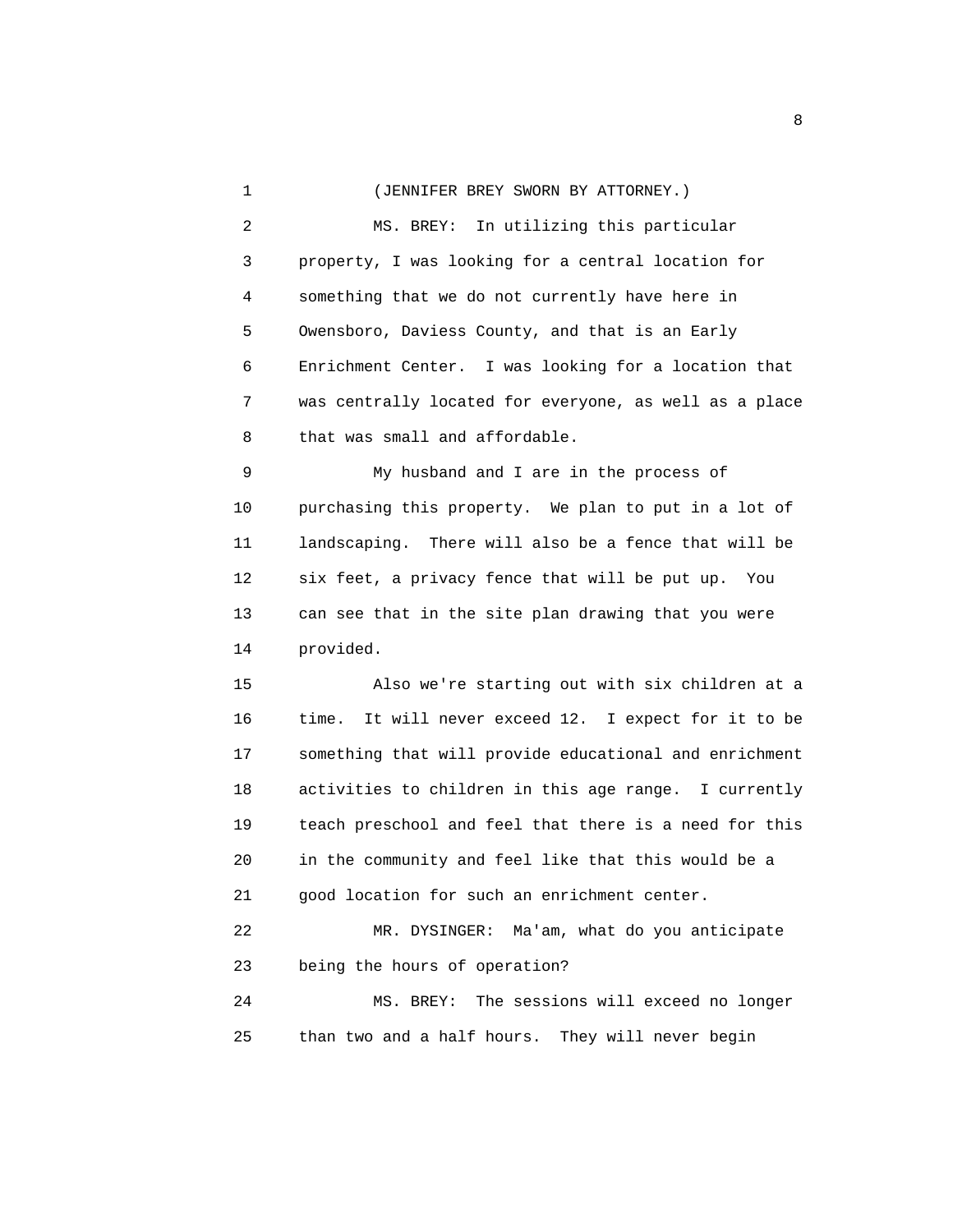1 before 8:00 in the morning and they will never extend 2 past 8:00. That is over-extending in each direction, 3 but they will never be before or after. We will 4 maintain the property. 5 (MR. CLAY TAYLOR JOINS MEETING AT THIS TIME.) 6 MR. WARREN: You're not planning on changing 7 the exterior of the home? 8 MS. BREY: The only thing that I was planning 9 on doing on changing the exterior of the home was, the 10 home does not currently have shutters. I was going to 11 add shutters to the exterior. The gutter does need 12 replacement. The back patio needs a lot of 13 maintenance. My husband and I were going to remove 14 that. I had also checked into, which would not be 15 necessary, but had checked into getting some of the 16 colorful awnings that are down Clay Street. They have 17 them on Clay Street. I have checked with Snyder's on 18 price estimates for that. We were going to do some 19 improvements, in my opinion, to the home. 20 CHAIRMAN: Any other questions of the 21 applicant? 22 (NO RESPONSE) 23 MR. WARREN: I'm sorry I was late. I 24 apologize. You may have already covered this. What 25 are the parking requirements for something like this?

experience of the state of the state of the state of the state of the state of the state of the state of the s<br>The state of the state of the state of the state of the state of the state of the state of the state of the st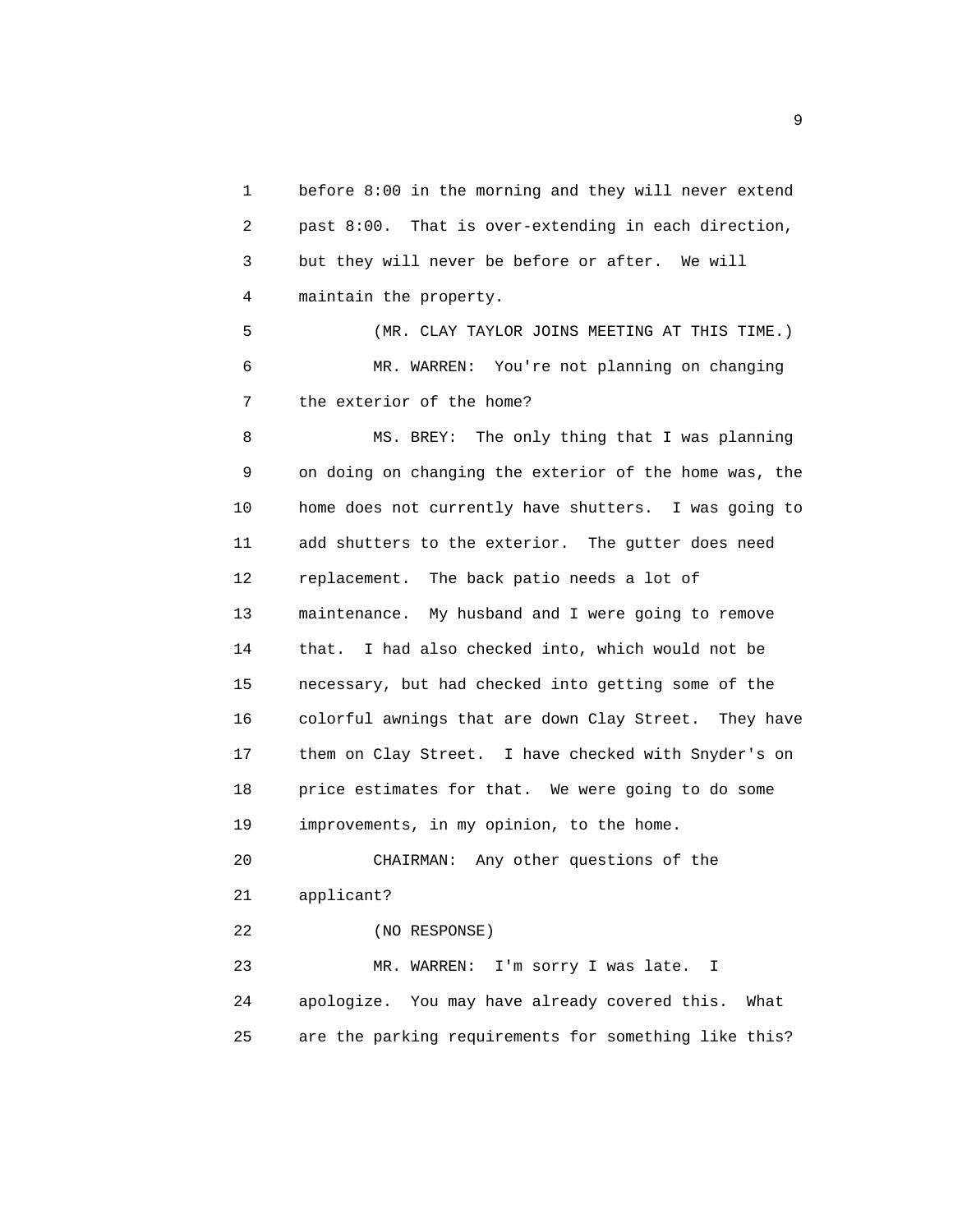1 Has it changed?

```
 2 MR. NOFFSINGER: The parking requirements, I 
 3 believe, is a minimum of two parking spaces required 
 4 and one for every ten children. They do meet the 
 5 parking requirements for the number of students. 
 6 CHAIRMAN: Any other questions or comments? 
 7 (NO RESPONSE) 
8 CHAIRMAN: Thank you very much.
 9 MS. BREY: Thank you. 
 10 CHAIRMAN: Chair is ready for a motion. 
 11 MR. DYSINGER: Mr. Chairman, I move that we 
 12 grant the Conditional Use Permit given the findings 
 13 that it will be an asset to the neighborhood and will 
 14 fulfill a need in our community. 
 15 CHAIRMAN: We have a motion by Mr. Dysinger. 
 16 Do we have a second? 
17 MS. DIXON: Second.
 18 CHAIRMAN: Any comments or questions on the 
 19 motion? 
 20 (NO RESPONSE) 
 21 CHAIRMAN: All in favor raise your right hand. 
 22 (ALL BOARD MEMBERS PRESENT RESPONDED AYE.) 
 23 CHAIRMAN: Motion carries unanimous. 
 24 Next item, please. 
 25 -------------------------------------------
```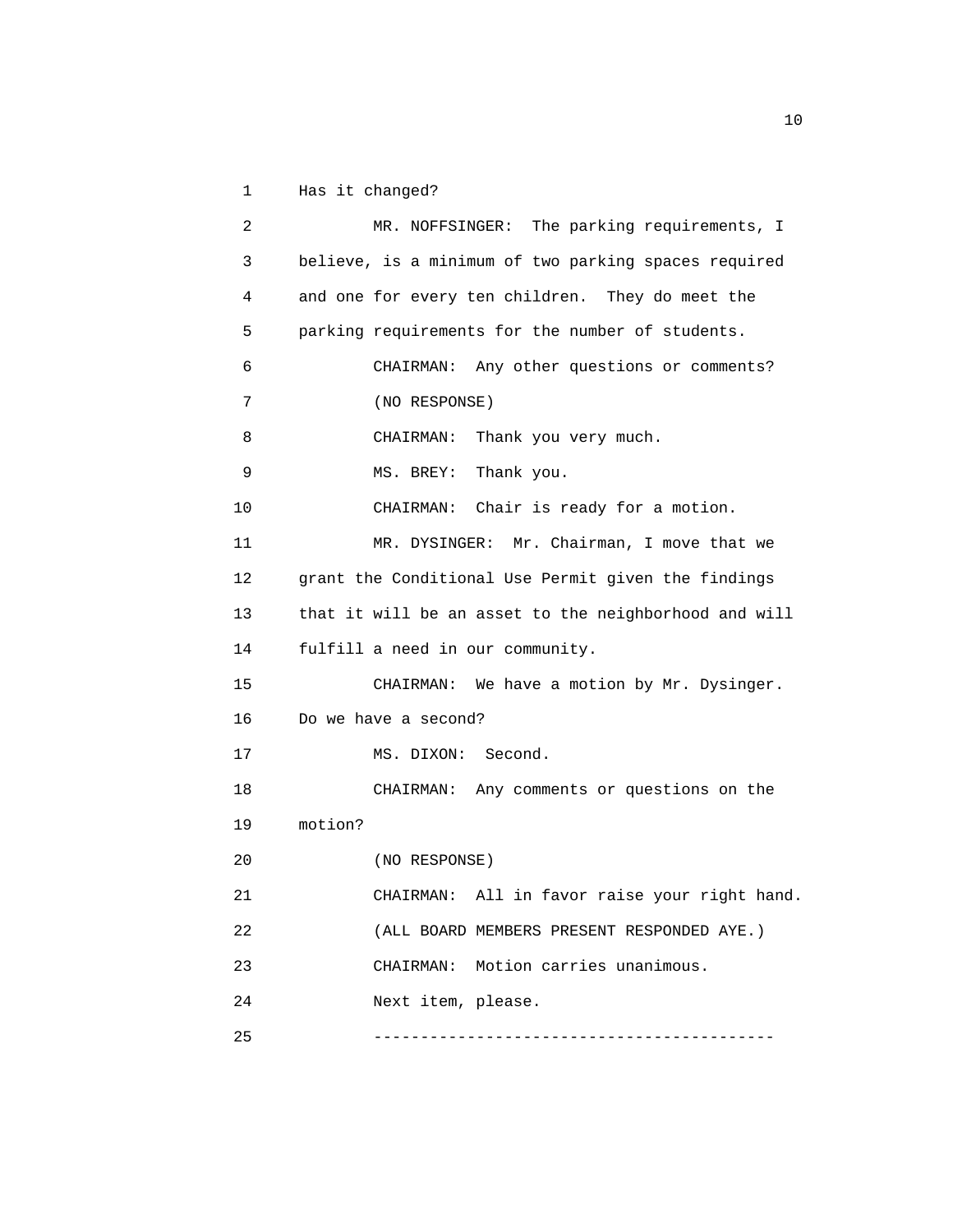1 Variances 2 ITEM 4 3 3621 Ralph Avenue, zoned B-4 Consider a Variance to reduce the required 10' side 4 yard setback from the property line to a 5.3' side yard setback from the property line for an as-built 5 canopy. Reference: Zoning Ordinance, Article 8, 6 Section 5.16(d) Applicant: Clean Car Properties, LLC 7 8 MR. WILLIAMS: The subject property was 9 rezoned from R-1A to B-4 at the November 2006 Planning 10 Commission meeting. 11 A development plan was approved for the 12 subject property on March 8, 2007. The development 13 plan shows a canopy adjacent to the residential zoning 14 to the south that meets all zoning ordinance setbacks. 15 However, during construction the canopy was 16 constructed in violation of the approved development 17 plan and encroaches nearly five feet into the required 18 setback. Additionally, two more canopies that were 19 not shown on the approved development plan were 20 constructed on the site. 21 The Planning Staff recommends that this case 22 be denied on the fact that it may alter the essential 23 character of the general vicinity and it will allow an 24 unreasonable circumvention of the requirements of the 25 zoning ordinance.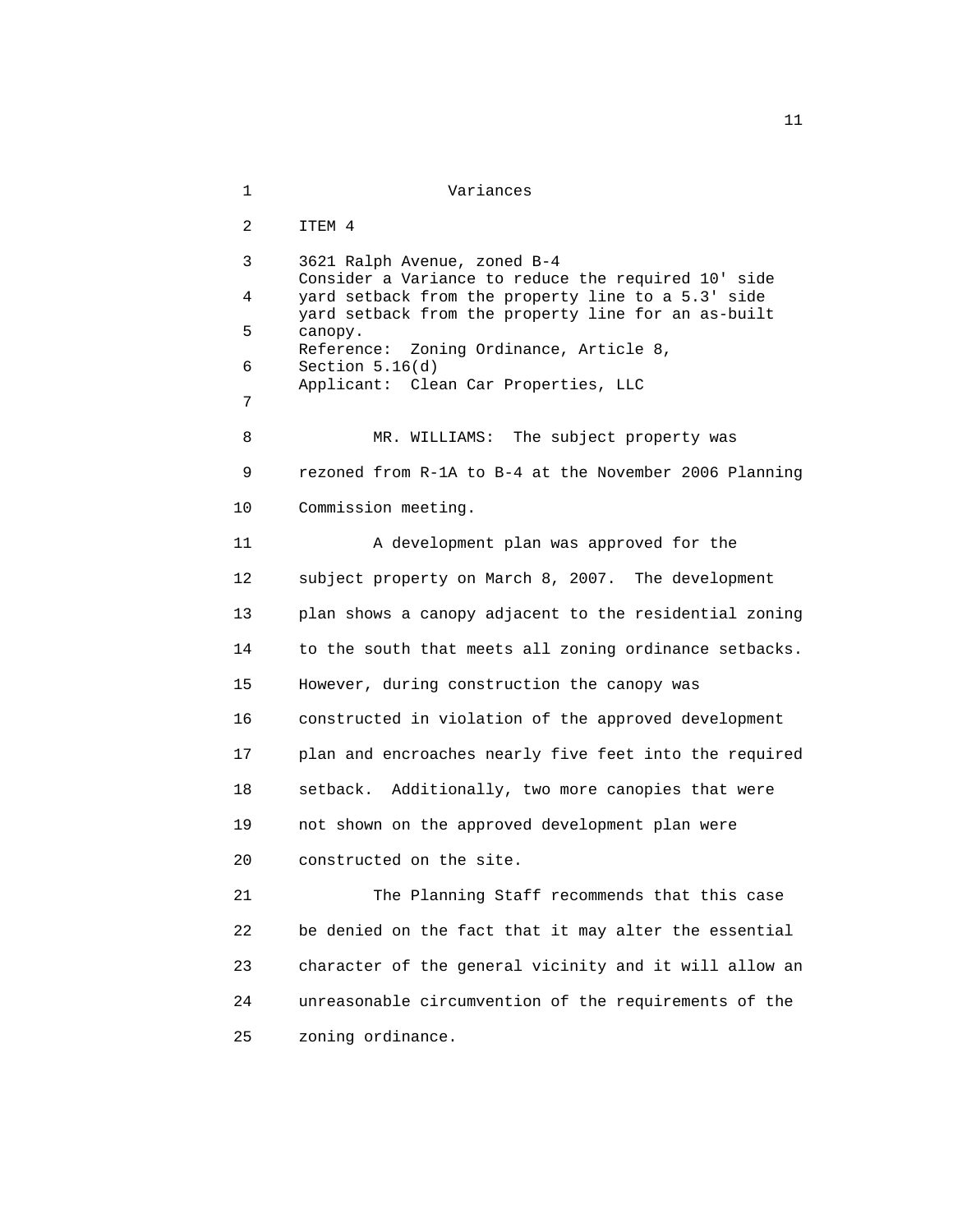1 I would like to enter the Staff Report into 2 the record as exhibit C. 3 CHAIRMAN: Is anyone here representing the 4 applicant? 5 MR. MEYER: My name is J.D. Meyer representing 6 the applicant. 7 (MR. J.D. MEYER SWORN BY ATTORNEY.) 8 MR. MEYER: Ladies and Gentlemen of the Board, 9 my name is J. D. Meyer. I represent the applicant, 10 Clean Car Properties, in connection with the requested 11 Variance here tonight. 12 First, let me apologize. This matter was set 13 before the board at the last meeting. There was a 14 miscommunication on the part of my client. We mixed 15 up the times. Therefore, we did not appear at the 16 appropriate time, but thanks to the Planning Staff we 17 have this back on the agenda today. 18 Let me first begin by describing the nature of 19 the request. I have a couple of pictures at least to 20 give the board members a familiarity with the 21 property. I have the amended final development plan 22 that was approved by the Planning Commission as well 23 as some pictures of the canopy and the encroachment. 24 The first picture, I guess, is a copy of the 25 final development plan as I said. We're dealing with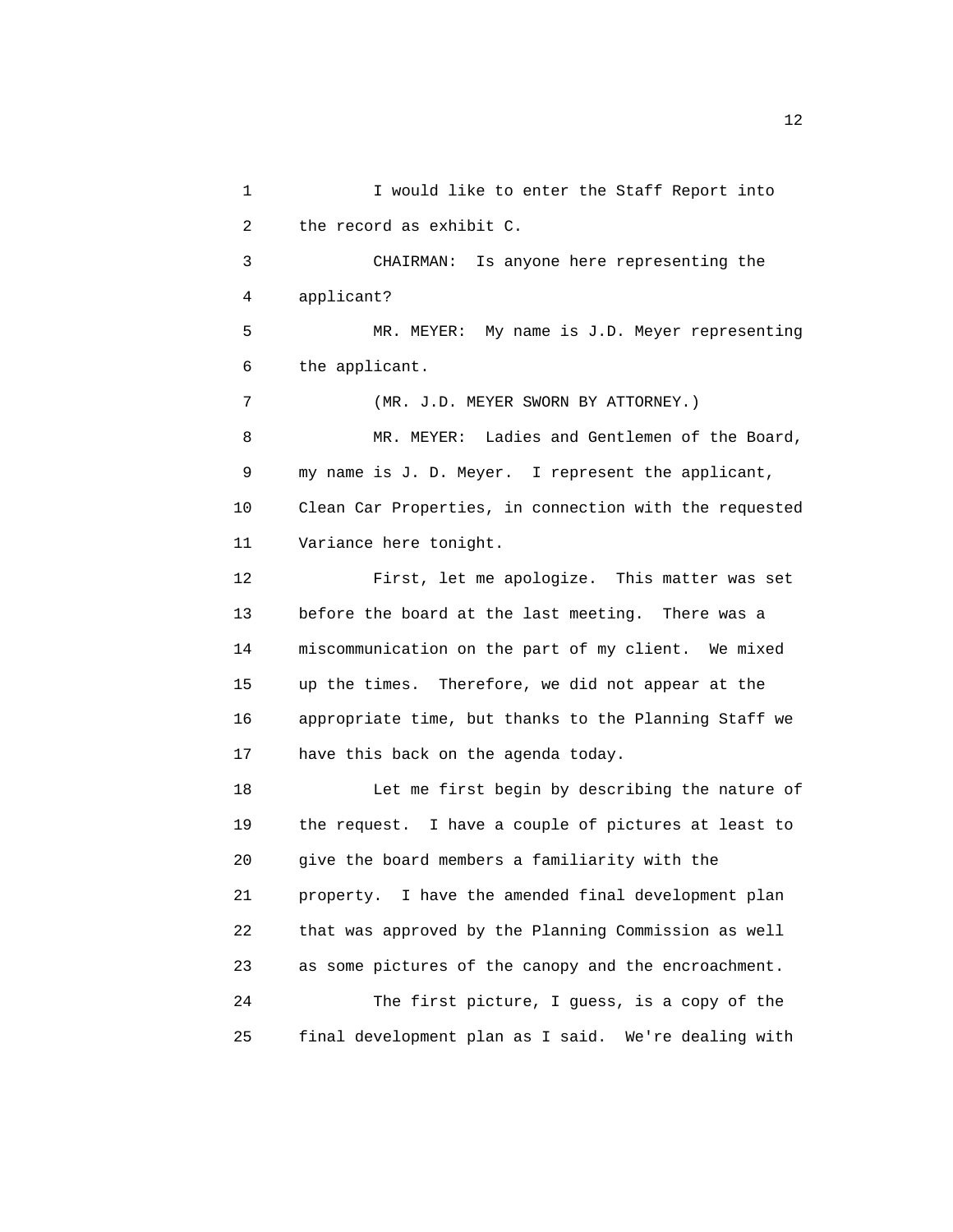1 a canopy that is on the southernmost portion of the 2 property. Essentially there's one entrance into the 3 property as cars proceed through the car wash that my 4 client has constructed.

 5 The first point of entry is actually 6 underneath the canopy. The canopy covers the ATM 7 machines or the cash machines that conduct the 8 transaction between the patrons of the car wash and my 9 client. As you can see from the two pictures, 10 especially the second one, there is a canopy obviously 11 covers all of those. The machines as well as the 12 vehicles as they pull in. It does abut out into the 13 actual over the concrete slat in order to provide 14 additional protection for people using the car wash 15 and to shade the equipment.

 16 You can see in that second picture in the very 17 back towards the street there is the flag marking the 18 property line. It is that canopy that abuts and 19 encroaches upon the ten foot building setback line 20 that's required under the zoning ordinance.

 21 We've looked at different options to try to 22 avoid this encroachment. We can't turn the canopy 23 because doing so actually exposes one of the machines 24 and leaves it vulnerable to the weather.

25 Removing the canopy essentially would cost my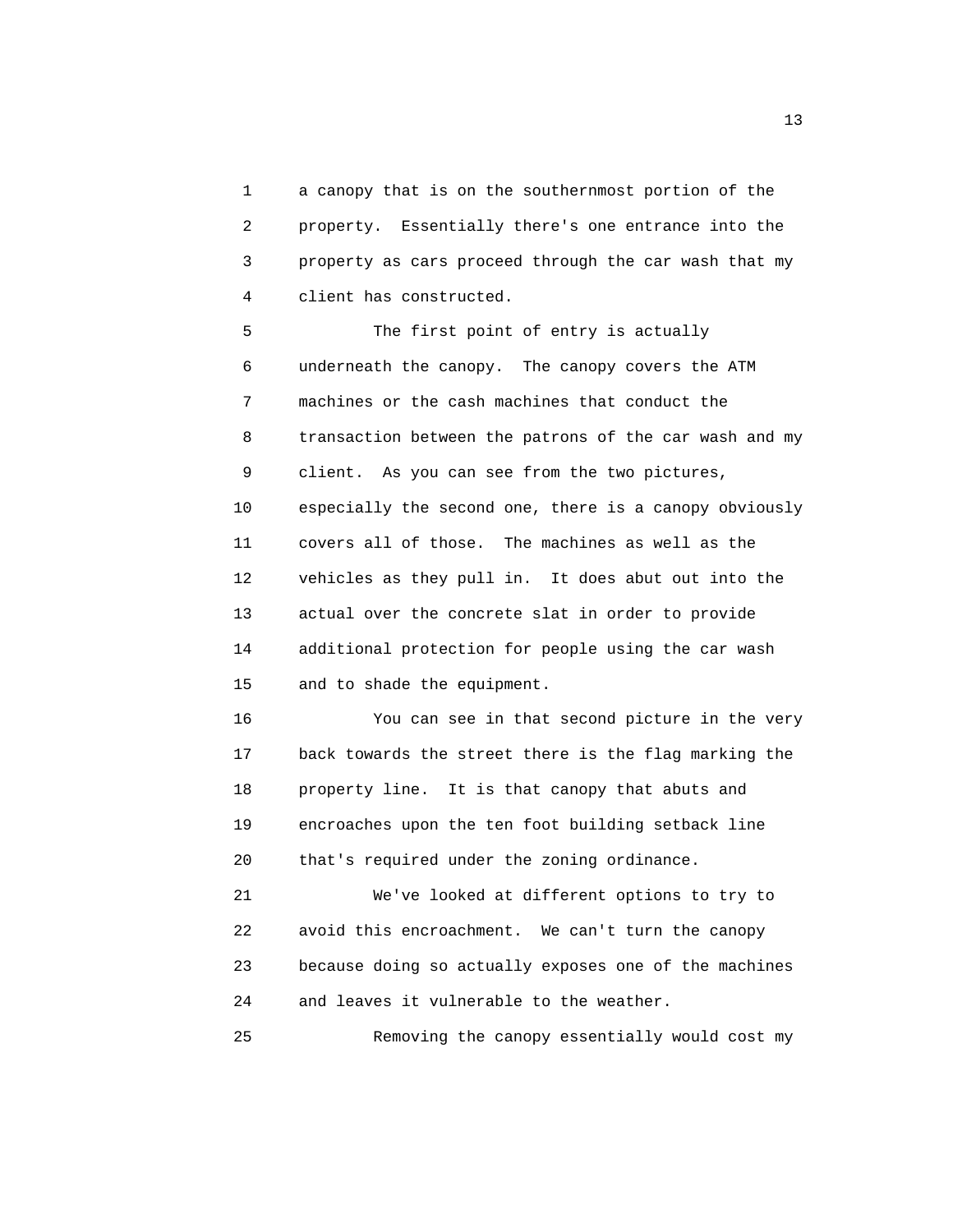1 client anywhere between 30 and \$40,000 when you add in 2 the cost of the first canopy as well as a replacement 3 canopy that might be a little smaller, but it also may 4 leave some additional vulnerability to those machines.

 5 I think everyone is familiar with this 6 surrounding area. This property is on the corner of 7 Ralph Avenue and Highway 54. I do have kind of a map, 8 aerial photograph taken from the property valuation 9 office that depicts the property area.

 10 My client's property I believe is the first 11 two lots there on the corner. This was before any of 12 the consolidations. So the maps are a little bit 13 outdated.

 14 All of those properties running back, and 15 actually to the right side of Ralph Avenue, have been 16 rezoned and are now being utilized for commercial 17 purposes. The right side of Ralph Avenue has a church 18 sitting on it. Then there is the back of the 19 Woodlands Development that houses Sasalita's, Subway, 20 Hibbett Sports, and other business purposes.

 21 We believe and it's our contention that this 22 variance request will not alter the character of the 23 general vicinity because eventually all of this 24 property will be developed we believe commercially. 25 The comprehensive plan indicates that a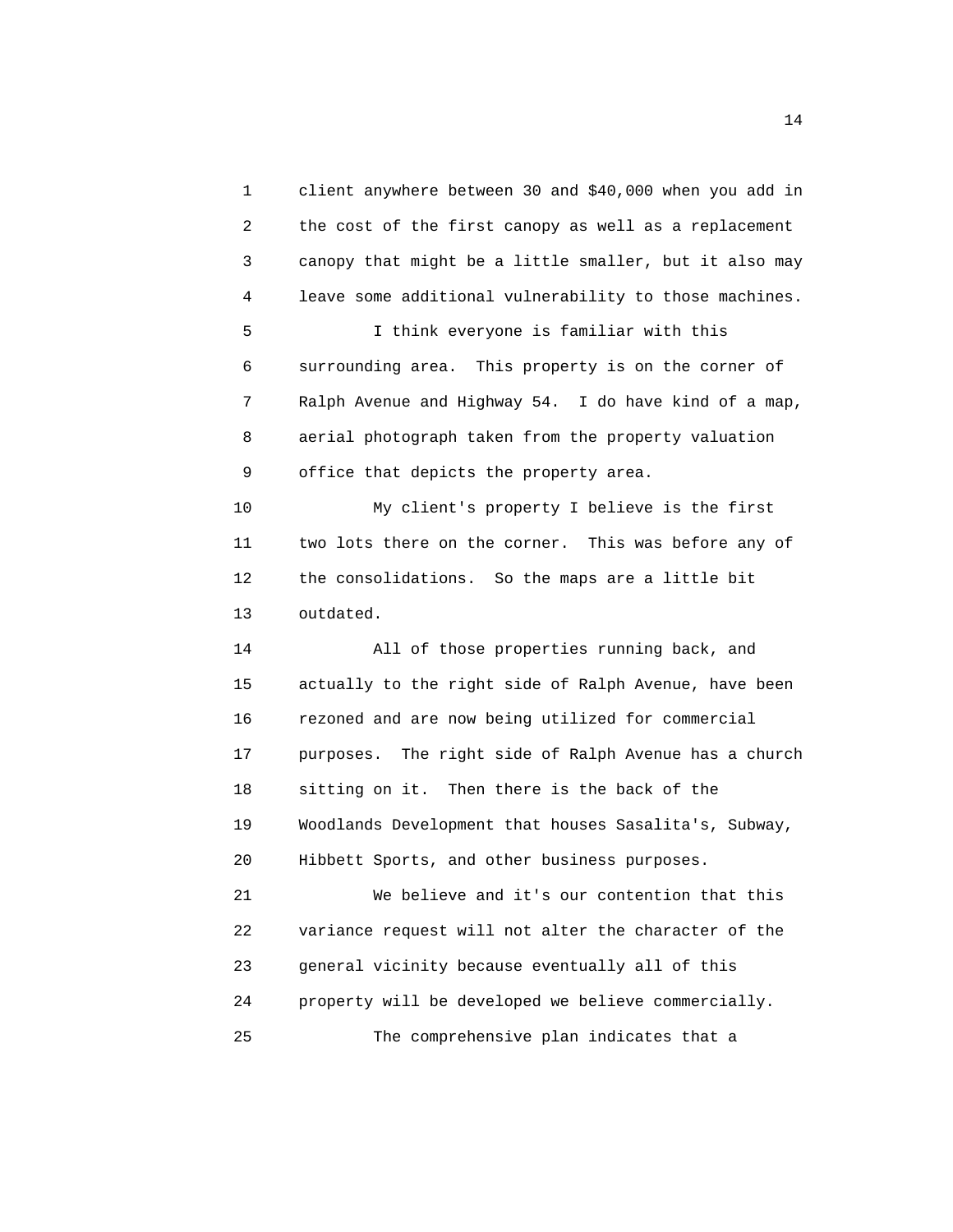1 business expansion in this area is a logical

 2 expansion. So it's one that the Planning Staff would 3 approve.

 4 In prior meetings or prior hearings before the 5 Planning Commission, there have been statements in 6 evidence presented by the Planning Commission because 7 this property itself was approved as a logical 8 expansion from R-1 residential zone into a B-4 9 business classification.

 10 Another thing to point out is that in 11 connection with the development of the Woodlands 12 property, the street, Ralph Avenue, was widen to meet 13 commercial standards. I think that's another evidence 14 to point that this property and all properties on 15 Ralph Avenue are going to eventually develop for 16 commercial purposes.

 17 Additionally, when this property was being 18 rezoned, the property owner posted a bond to assist in 19 the payment of a deceleration lane as Planning 20 Commission was trying to recount for what happens in 21 the future when this does develop as there is a need 22 for a decel lane because of the increase traffic flow, 23 and in fairness trying to spread that out amongst all 24 the owners in that Ralph Avenue area.

25 So even when you look and consider the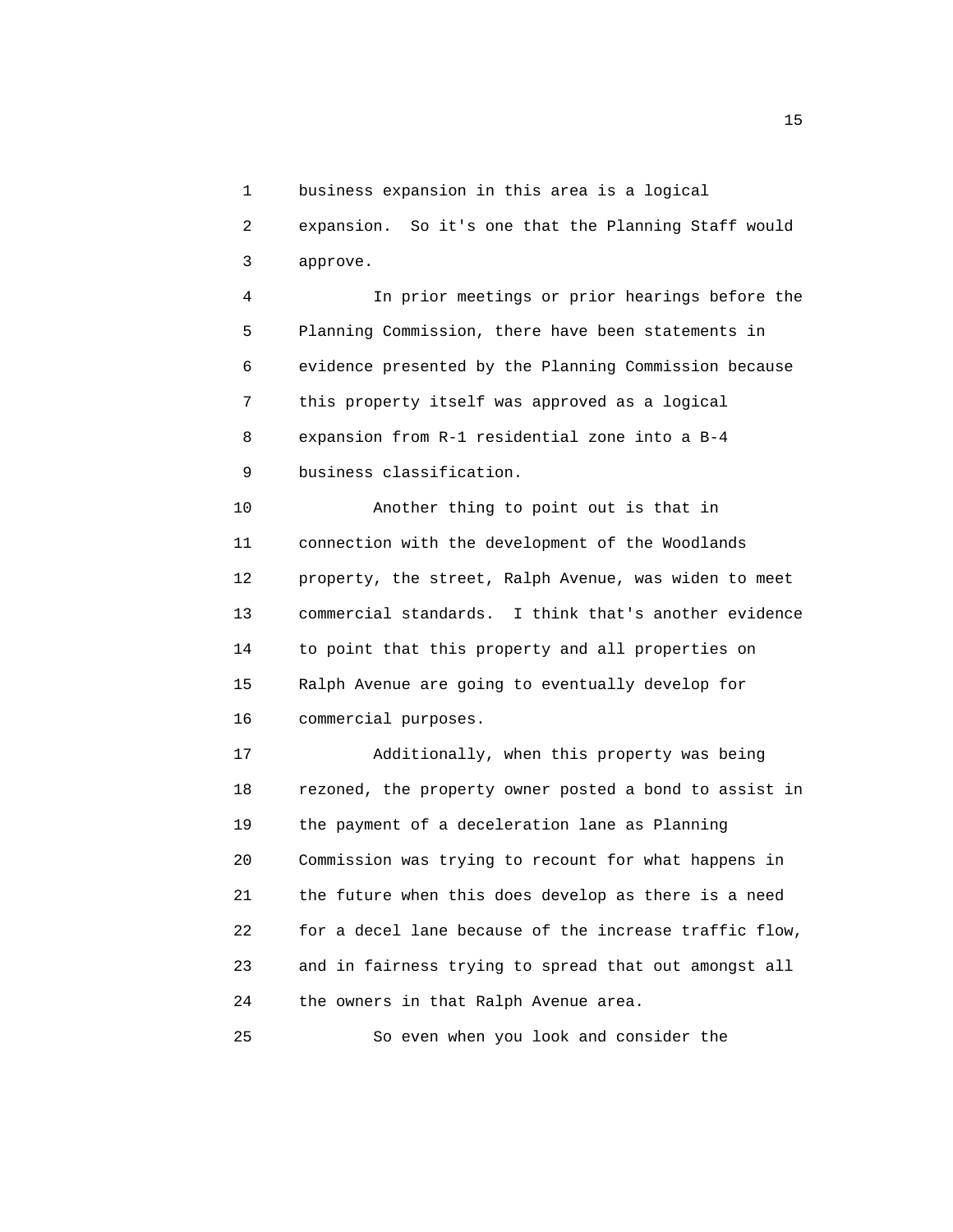1 development of the surrounding area, it shows that 2 this property and the property adjacent to my client's 3 property is most likely to be developed for business 4 purposes.

 5 Lastly, I do have a Mutual Termination of Deed 6 Restriction that was executed by all the owners in the 7 Ralph Avenue area. This Mutual Termination of Deed 8 Restriction in essence cancels the residential use 9 only restriction that was initially placed on that 10 subdivision when it was developed.

 11 I believe that the execution of this document 12 provides evidence to this board that the owners of the 13 Ralph Avenue area properties also consider that these 14 properties will develop business-wise.

 15 If these properties are developed for a 16 business purpose, I believe under the Planning and 17 Zoning regulations there's only a five foot buffer or 18 setback line that would be applicable in this 19 situation and should you consider that, my client's 20 actual canopy would actually be in compliance with the 21 zoning regulations if this property were B-4,

22 immediate adjacent property.

 23 I'll pass these as well to introduce into 24 evidence the change in nature of this neighborhood. 25 CHAIRMAN: Mr. Meyer, we need to move on. We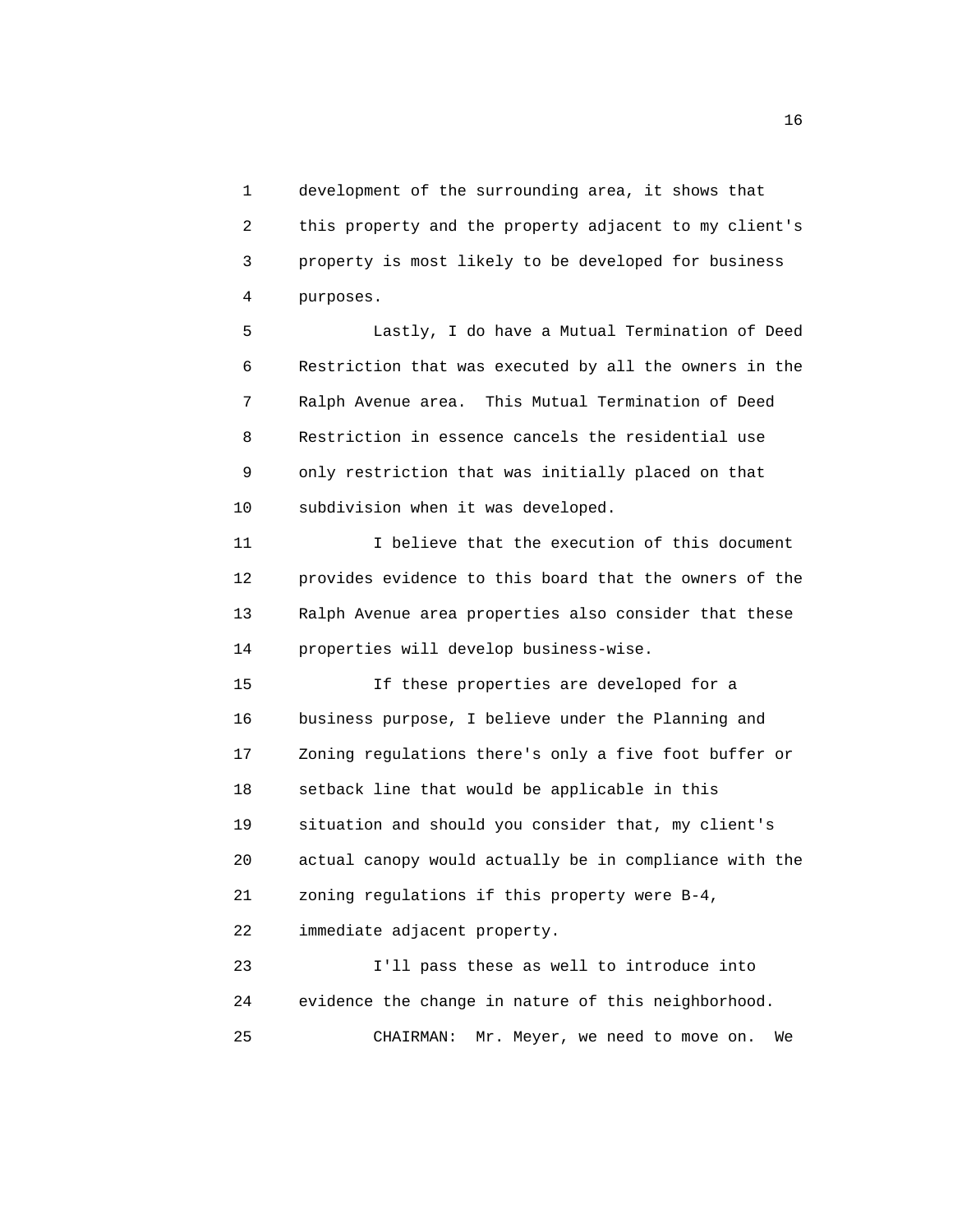1 have the Planning Commission.

```
 2 Any board members have any questions of Mr. 
 3 Meyer? 
 4 MR. DYSINGER: Just one quick one, Mr. 
 5 Chairman, just make sure I understand. 
 6 Your contention is that the area is going 
 7 commercial and if it was already commercial your 
 8 client would already be in compliance? 
 9 MR. MEYER: Correct. 
10 MR. NOFFSINGER: I have a question.
 11 In looking at the photos and comparing the 
 12 photos to the development plan, it looks like there's 
 13 not any landscaping that has been installed on the 
 14 site. Do you want to talk a little bit about that and 
 15 what your plans are there? 
 16 MR. MEYER: That landscaping is being 
 17 installed currently. 
 18 MR. NOFFSINGER: As per the development plan? 
 19 MR. MEYER: As per the development plan. 
 20 MR. NOFFSINGER: You have no intentions on 
 21 requesting a variance from that? 
 22 MR. MEYER: No, and we have been working with 
 23 the Staff on that. 
 24 CHAIRMAN: Any other questions? 
 25 MS. MASON: I have a question.
```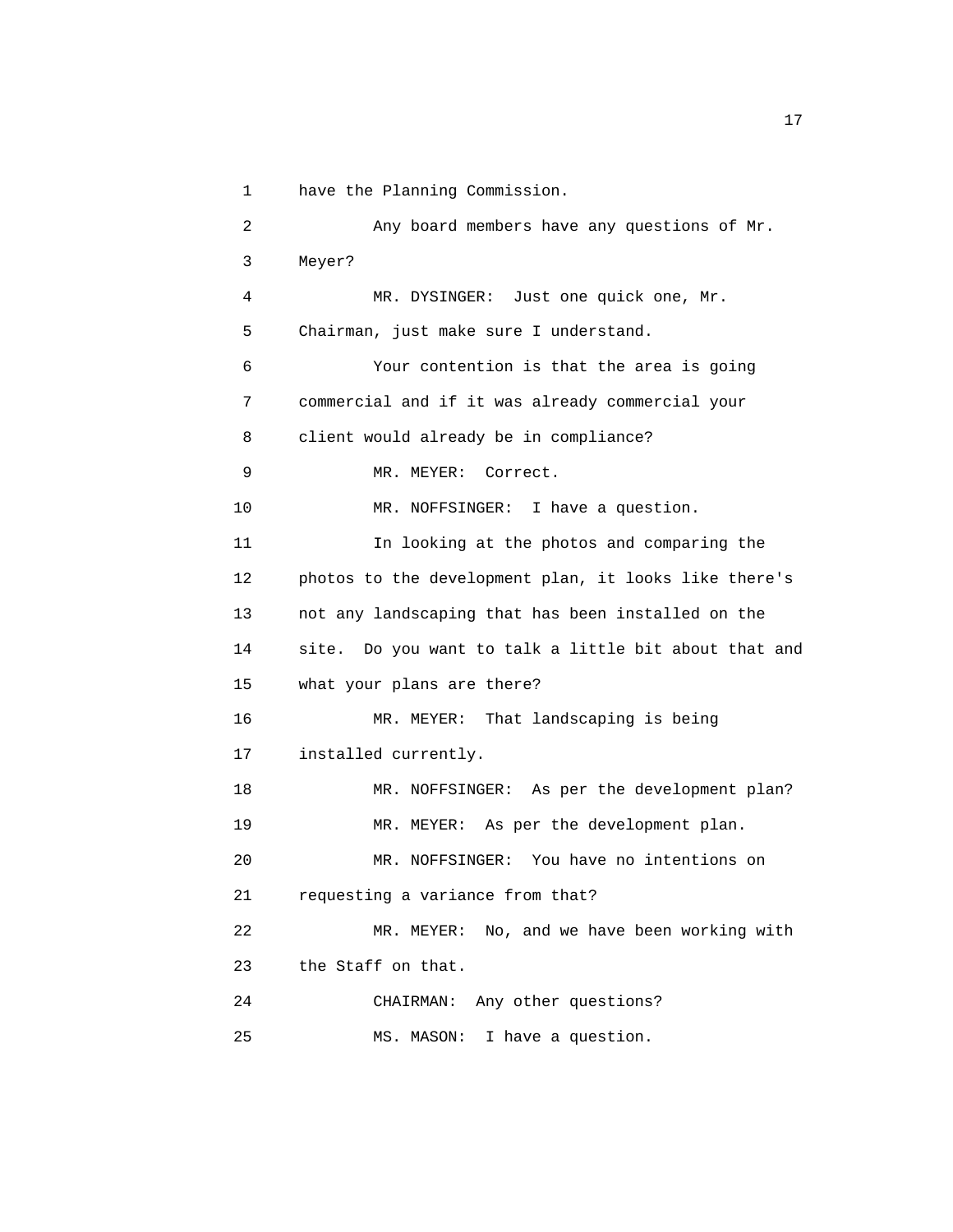1 The area on Ralph Avenue that you're saying is 2 going to go commercial, right now it is zoned 3 residential? 4 MR. MEYER: I believe there area about six or 5 seven lots that are still zoned R-1A residential. 6 MR. NOFFSINGER: If I might. That setback is 7 there to protect those adjoining landowners. 8 I'd have a question: Is the adjoining 9 landowner here tonight that would be affected by this 10 setback? 11 (NO RESPONSE) 12 MR. NOFFSINGER: That landowner is not here, 13 but that landowner was notified of this meeting. 14 CHAIRMAN: Is anyone here that would like to 15 speak in opposition of this item? 16 We'll ask Mr. Meyer to step back a minute and 17 see if we have any opposition? 18 Anyone here that would like to speak in 19 opposition? 20 (NO RESPONSE) 21 MR. WARREN: Mr. Noffsinger, there's nothing 22 on record in the office or anything in opposition? 23 MR. NOFFSINGER: I didn't find any. 24 CHAIRMAN: Any other comments or questions? 25 (NO RESPONSE)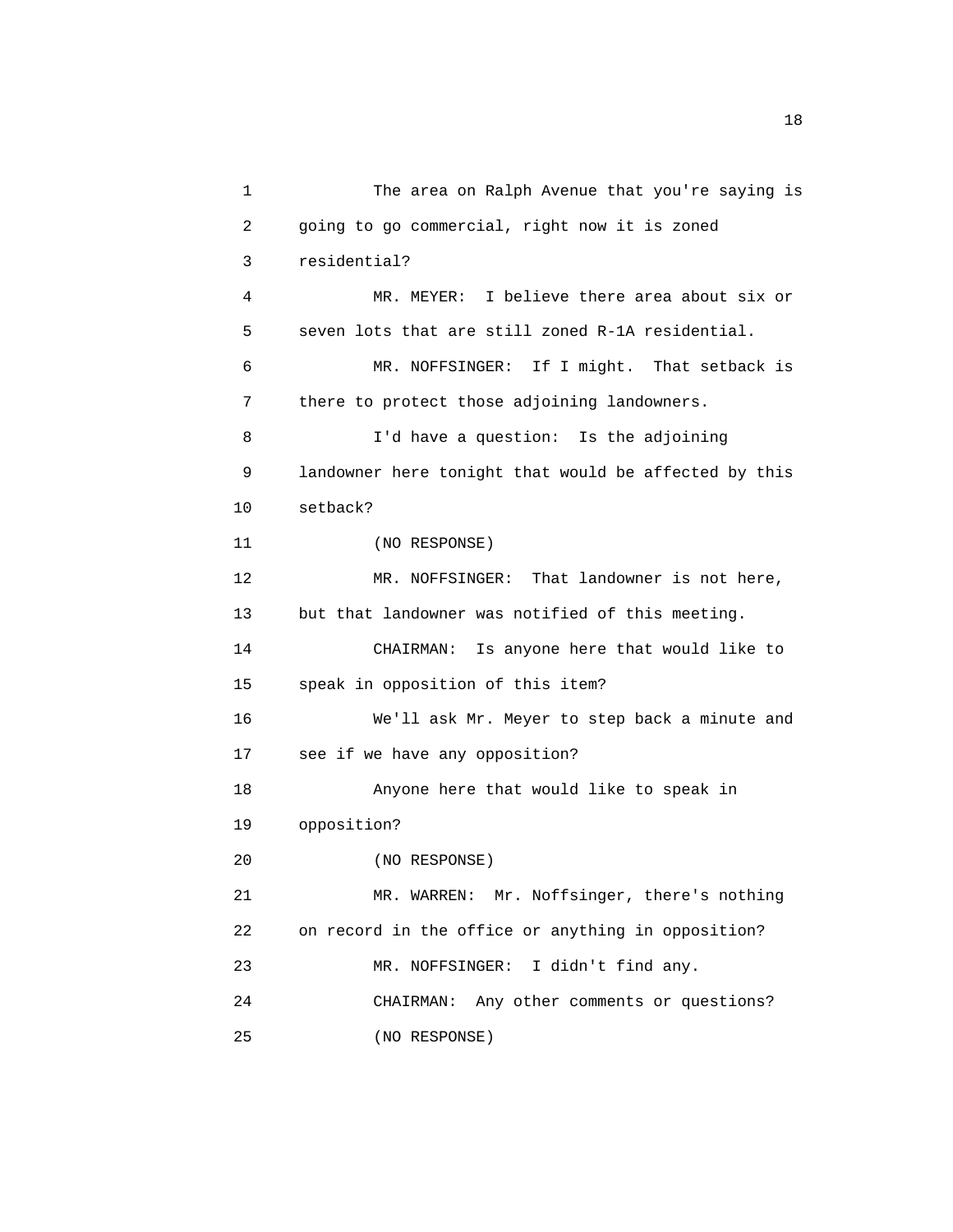1 CHAIRMAN: Chair is ready for a motion. 2 MR. WARREN: I have another question. Are we 3 addressing the two additional canopies that are on the 4 development plan? 5 MR. NOFFSINGER: I think they're okay in terms 6 of setbacks. It's just a matter of -- 7 MR. WARREN: It's just they're not on the 8 development plan. 9 MR. NOFFSINGER: This is the only setback 10 encroachment I'm aware of. The Staff is shaking their 11 head. 12 CHAIRMAN: Chair is ready for a motion. 13 MR. TAYLOR: Mr. Chairman, I vote to approve 14 the Variance based upon the fact that I do not believe 15 it will alter the essential character of the 16 neighborhood due to the recent developments in the 17 area, and the projection not only by the Staff but by 18 the community of the development of that area. 19 MR. DYSINGER: I second that. 20 CHAIRMAN: We have a motion by Mr. Taylor and 21 a second by Mr. Dysinger. Any comments on the motion? 22 (NO RESPONSE) 23 CHAIRMAN: All in favor raise your right hand. 24 (ALL BOARD MEMBERS PRESENT - EXCLUDING JUDY 25 DIXON AND C.A. PANTLE - RESPONDED AYE.)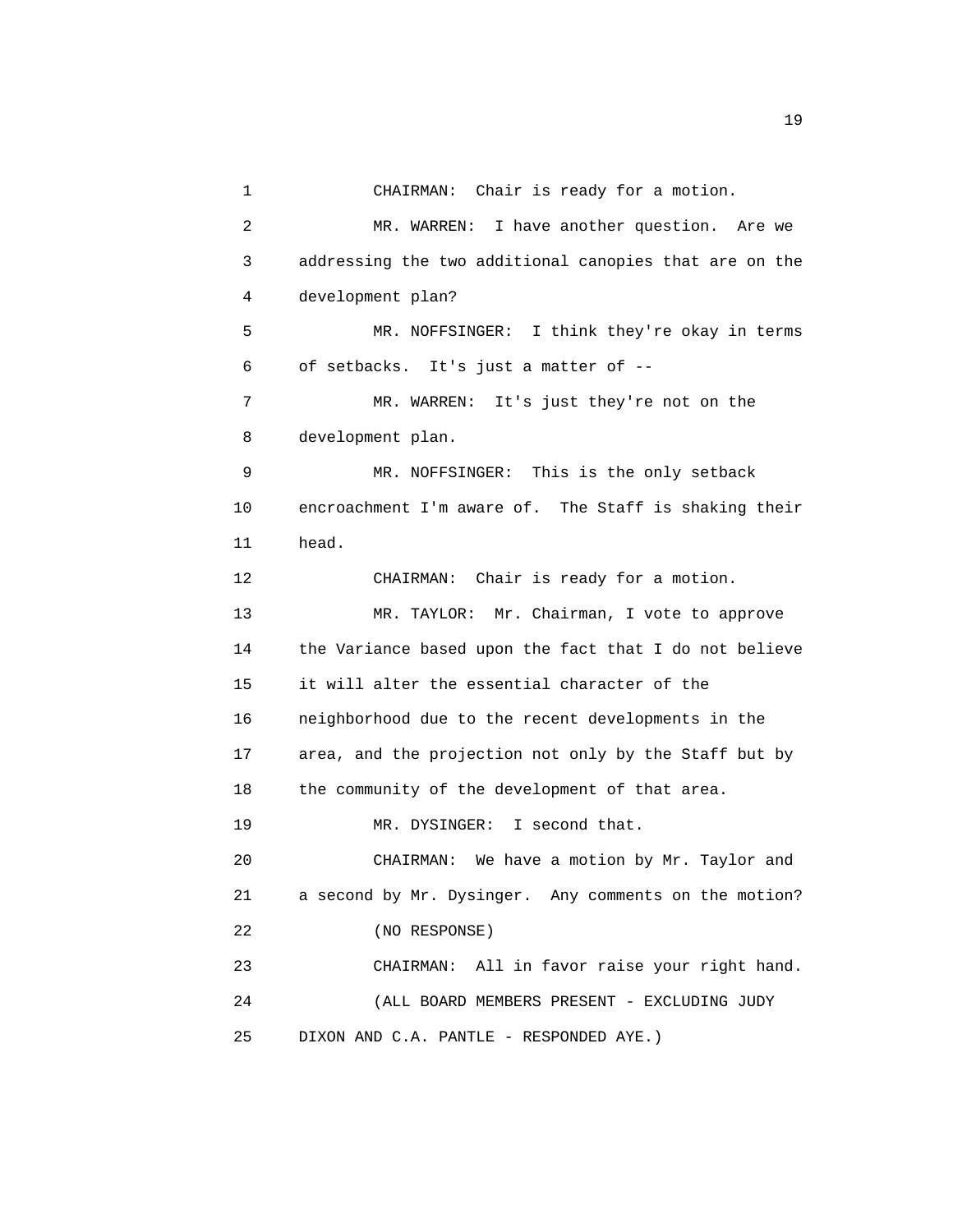1 CHAIRMAN: All opposed. 2 (BOARD MEMBERS JUDY DIXON AND C.A. PANTLE 3 RESPONDED NAY.) 4 CHAIRMAN: Five to two the motion carries. 5 ITEM 5 6 5400 Willow Brook Loop, zoned R-1A Consider a Variance to remove the 20' project boundary 7 setback along the west and south property lines in order to install an in-ground swimming pool, and to 8 increase the maximum height of a fence in a front yard from 3 feet to 6 feet along Willow Brook Loop 9 Reference: Zoning Ordinance, Article 10, Section 10.432, Article 3, Section 3-7(g)(2) 10 Applicant: Laurie Heddleson and Vicki A. Blake 11 MR. WILLIAMS: You have in your Staff Report a 12 site plan which I will reference in the discussion. 13 The subject property is a lot within the 14 Whispering Meadows subdivision. Much of the 15 subdivision has been developed in phases under 16 preliminary plat/final development plans. This 17 process allows for the flexibility in development in 18 many ways, but also requires a 20 foot project 19 boundary buffer. The intent of a project boundary 20 buffer is to separate the entire development from 21 adjoining property, not to buffer one section of a 22 subdivision from another section of the same 23 development. As a result of this process, phases of 24 construction within the Whispering Meadows subdivision 25 are separated by a 40 foot buffer.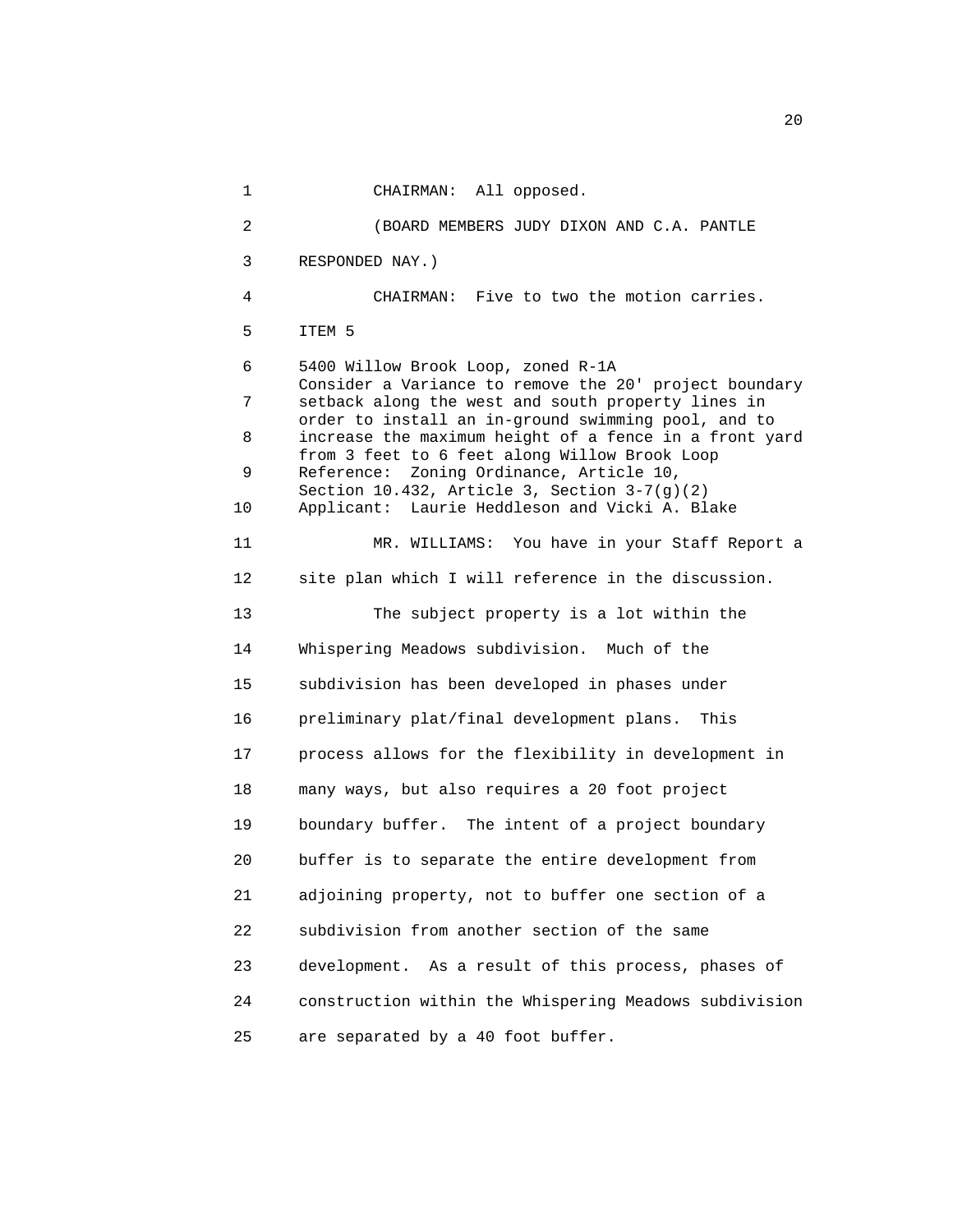1 This project has continued to developed to the 2 point to where the applicant is requesting to remove 3 this project boundary from her property. The property 4 to the south is being developed right now. That 5 project boundary has been reduced to 10 feet as 6 opposed to 20.

 7 The property behind her, as you'll see, is 8 also planned to be developed. So she desires to have 9 that project boundary removed so that she will not be 10 accessibly separated and can install this in-ground 11 pool.

 12 Now, there's not sufficient space to her 13 desires to place a pool in the backyard. Therefore, 14 they request it in the side yard, which happens also 15 to be a front yard because the street curves in front 16 of it.

 17 To place a fence around this pool it will 18 require the variance from three feet to six feet. So 19 this variance will allow the pool to be placed there 20 for safety, to prevent people from accessing the pool 21 in accordance with the building code.

 22 This is not an unusual request in this 23 development. There have been several others that have 24 been granted. As I mentioned before, the entire phase 25 of development has been reduced from 20 feet to 10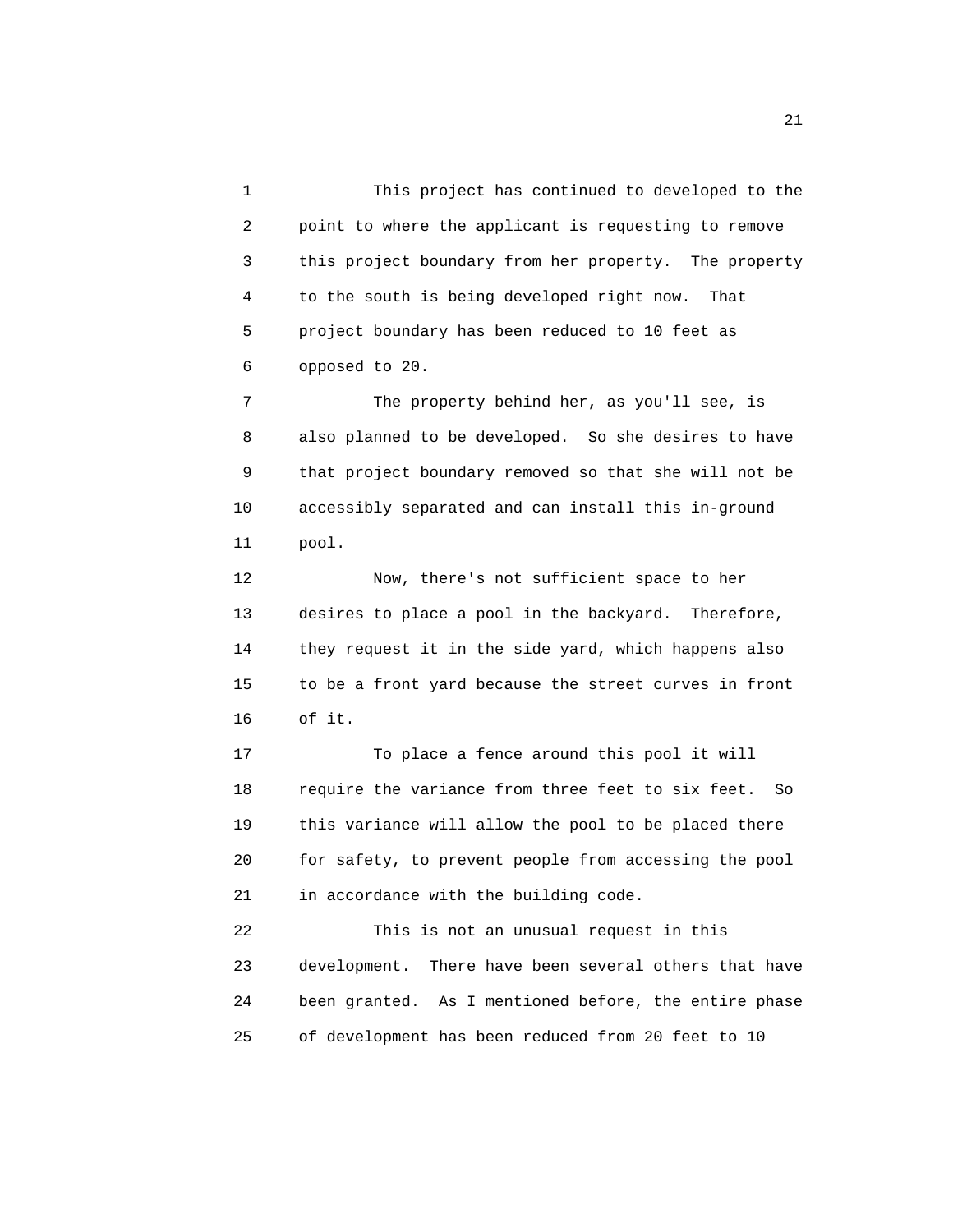1 feet.

| $\overline{2}$  | So the Staff recommends approval and                   |
|-----------------|--------------------------------------------------------|
| 3               | submission and approval of amended preliminary         |
| 4               | plat/final development plan for Meadow Run and         |
| 5               | Whispering Meadows would be required before the        |
| 6               | issuance of any permits and the submission and         |
| 7               | approval of any amended final plat for Meadow Runs and |
| 8               | Whispering Meadows prior to the issuance of any        |
| 9               | permits.                                               |
| 10              | I would like to enter the Staff Report into            |
| 11              | the record as Exhibit D.                               |
| 12 <sup>2</sup> | CHAIRMAN: Anyone here representing the                 |
| 13              | applicant?                                             |
| 14              | APPLICANT REP: Yes.                                    |
| 15              | CHAIRMAN: Anyone here would like to speak in           |
| 16              | opposition or have any comments or questions on this   |
| 17              | item?                                                  |
| 18              | (NO RESPONSE)                                          |
| 19              | CHAIRMAN: Does any board member have any               |
| 20              | questions of the applicant?                            |
| 21              | (NO RESPONSE)                                          |
| 22              | Chair is ready for a motion.<br>CHAIRMAN:              |
| 23              | Mr. Chairman, I move for approval<br>MS. MASON:        |
| 24              | and my findings of fact are it will not adversely      |
| 25              | affect the public health, safety or welfare; it will   |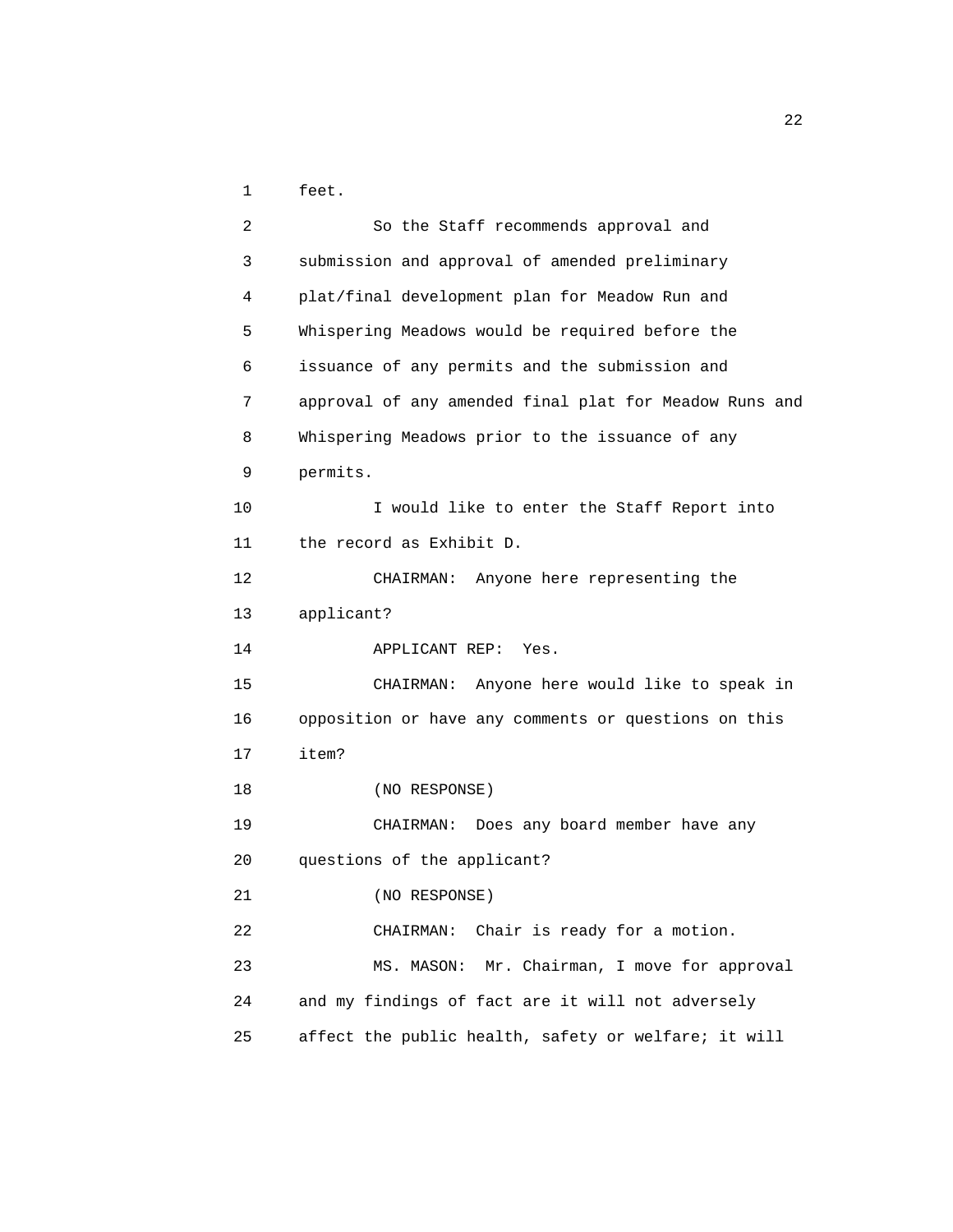1 not alter the essential character of the general 2 vicinity; it will not cause a hazard or nuisance to 3 the public; and it will not allow an unreasonable 4 circumvention of the requirements of the zoning 5 regulations. 6 The conditions are a submission and approval 7 of an amended preliminary plat/final development plan 8 for Meadow Run at Whispering Meadows prior to the 9 issuance of any permits, and submission and approval 10 of an amended final plat for Meadow Run and Whispering 11 Meadows prior to the issuance of any permits. 12 MR. PANTLE: Second. 13 CHAIRMAN: We have a motion and a second. Any 14 comments or questions on the motion? 15 (NO RESPONSE) 16 CHAIRMAN: All in favor raise your right hand. 17 (ALL BOARD MEMBERS PRESENT RESPONDED AYE.) 18 CHAIRMAN: Motion carries unanimous. 19 Next item. 20 ---------------------------------------------- 21 OTHER BUSINESS 22 ITEM 6 23 3905 Carter Road, zoned B-4 Monthly review of paint ball screening and operation 24 since the March 6, 2008 meeting 25 CHAIRMAN: Any comments or questions on that

23 and 23 and 23 and 23 and 23 and 23 and 23 and 23 and 23 and 23 and 23 and 23 and 23 and 23 and 23 and 23 and 23 and 24 and 25 and 25 and 26 and 26 and 26 and 26 and 26 and 26 and 26 and 26 and 26 and 26 and 26 and 26 an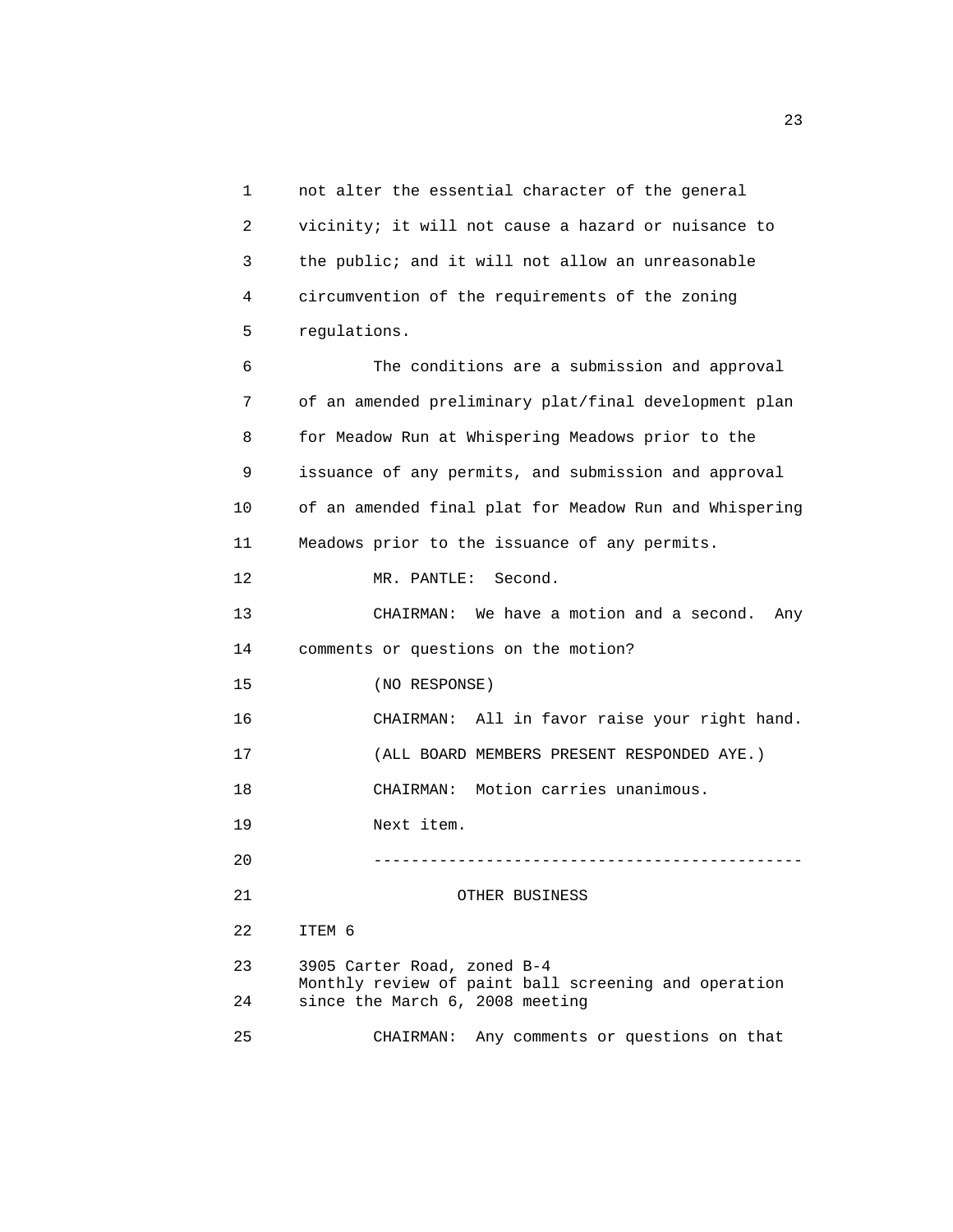| $\mathbf 1$    | item?                                                |
|----------------|------------------------------------------------------|
| $\overline{a}$ | MR. WILLIAMS: I visited the site today. All          |
| 3              | of the equipment for the paintball activity has been |
| 4              | removed. So the owners of the property have ceased   |
| 5              | operation at this time as was determined previously. |
| 6              | CHAIRMAN: We have no further action on that          |
| 7              | item; is that correct?                               |
| 8              | MR. SILVERT: That's correct.                         |
| 9              | CHAIRMAN: We need one more motion.                   |
| 10             | MR. PANTLE: Move to adjourn.                         |
| 11             | MR. WARREN: Second.                                  |
| 12             | CHAIRMAN: All in favor raise your right hand.        |
| 13             | (ALL BOARD MEMBERS PRESENT RESPONDED AYE.)           |
| 14             | CHAIRMAN: We are adjourned.                          |
| 15             |                                                      |
| 16             |                                                      |
| 17             |                                                      |
| 18             |                                                      |
| 19             |                                                      |
| 20             |                                                      |
| 21             |                                                      |
| 22             |                                                      |
| 23             |                                                      |
| 24             |                                                      |
| 25             |                                                      |